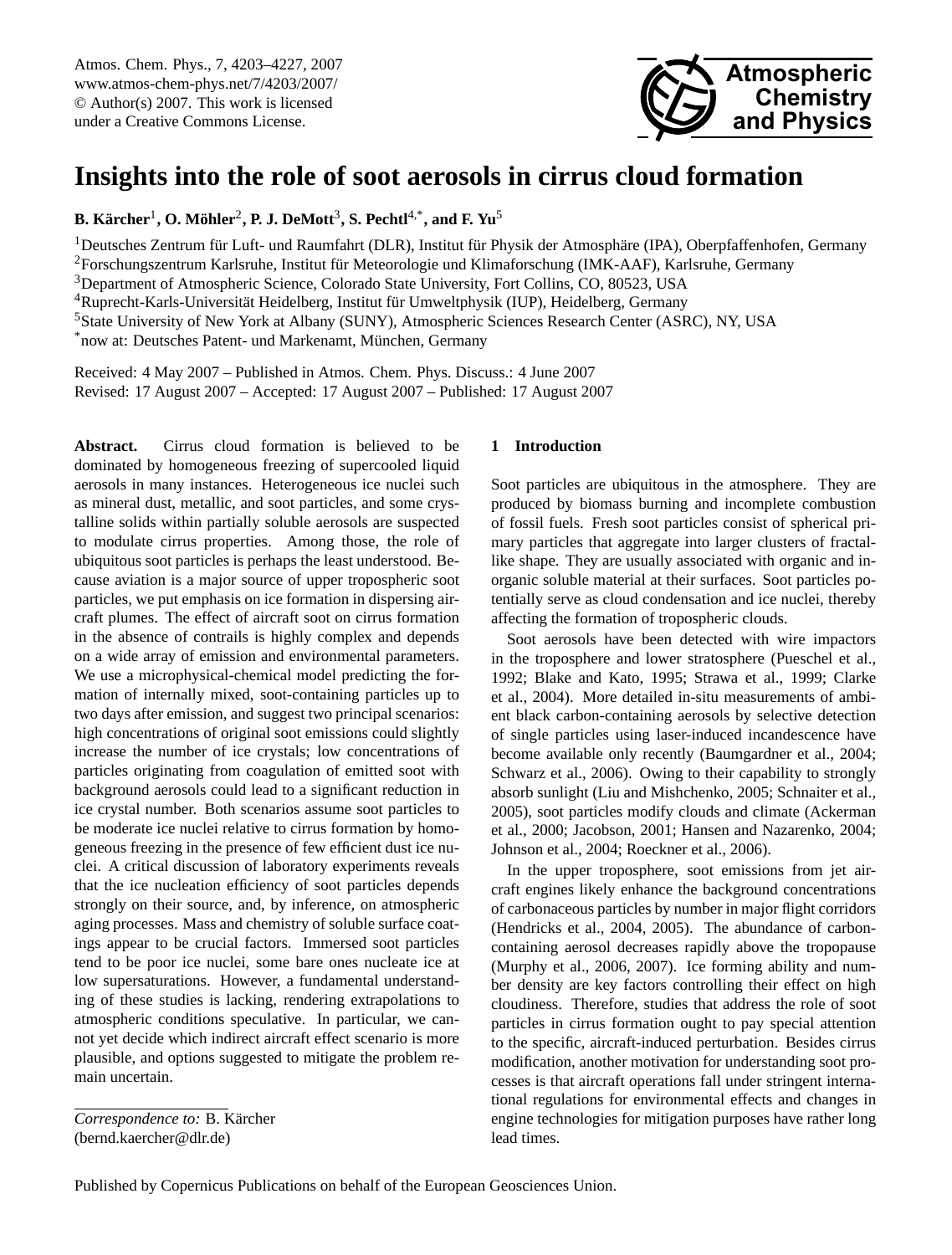After some general remarks highlighting the various aspects of how aviation affects cirrus cloudiness, i.e. directly via contrail formation or indirectly via soot emissions, we focus on the indirect effect of soot particles and explain the approach taken in this study.

## <span id="page-1-0"></span>1.1 Impact of aviation on cirrus cloudiness

Aircraft influence high clouds by directly producing contrails that persist and spread in ice supersaturated air and by injecting soot particles that may act as heterogeneous ice nuclei (IN) after emission and affect cirrus cloud formation and evolution. The aim of this introductory section is to provide a clear distinction between contrail-induced and soot-induced cirrus clouds.

## Direct (contrail) effect

Several studies have investigated the climatic impact of young (line-shaped) contrails, yielding large differences in predicted radiative forcing [\(Minnis et al.,](#page-23-6) [1999;](#page-23-6) [Ponater et al.,](#page-23-7) [2002;](#page-23-7) [Marquart et al.,](#page-23-8) [2003;](#page-23-8) [Sausen et al.,](#page-23-9) [2005;](#page-23-9) [Stuber](#page-24-2) [et al.,](#page-24-2) [2006\)](#page-24-2). To date, estimates of the global radiative forcing caused by spreading, persistent contrails or from aircraft soot-induced cloud changes are not available [\(Wuebbles](#page-24-3) [et al.,](#page-24-3) [2007\)](#page-24-3). Line-shaped jet contrails from aircraft cruising in the tropopause region are composed of  $\mu$ m-sized ice crystals and are easily distinguished from natural high clouds. Soot particles emitted by jet engines are mainly responsible for their generation within one wingspan behind the aircraft (Kärcher et al., [1995,](#page-22-5) [1996\)](#page-22-6). Factors controlling jet contrail formation are reasonably well known, although uncertainties exist concerning details of the ice crystal size distribution and optical properties, and hence their radiative forcing.

Persistent contrails grow into larger cirrus sheets (contrail cirrus) by the combined action of wind shear, turbulent mixing with ambient air, ice supersaturation, and depositional growth and sedimentation of ice crystals [\(Jensen et al.,](#page-22-7) [1998\)](#page-22-7). They often organize themselves in long-lived, regional-scale clusters (contrail outbreaks). Contrail cirrus exert a direct radiative forcing likely different from background cirrus because of differences in duration, extent, and ice crystal number and size. Besides some lidar data and regional information drawn from satellite observations, virtually no in-situ data is available for contrails older than a few minutes. It is likely that contrail cirrus coverage exceeds the coverage of line-shaped contrails, hence the climate impact of contrail cirrus might be larger than previously thought. This issue clearly warrants further studies.

# Indirect (soot) effect

Soot particles emitted by aircraft jet engines may also perturb cirrus properties and alter cirrus coverage without contrail formation being involved. Our study addresses important aspects of this indirect effect. Like contrail cirrus, exhaust soot particles are advected with the wind field over large distances, sometimes into regions without air traffic. The perturbation likely occurs on regional or smaller scales, because the residence time of aerosols in the tropopause region is of the order of days to few weeks, depending on the location of the emission relative to the tropopause, season, and latitude. The magnitude of the perturbation (e.g. changes in ice cloud particle effective radius) depends on the ice-forming ability of soot particles that interact with ambient aerosols, on the efficiency of aerosol particles to nucleate ice, on the abundance of water vapor  $(H<sub>2</sub>O)$ , and on dynamic processes setting the stage for the generation of clouds in ice supersaturated regions. While measurements have demonstrated that upper tropospheric air masses are frequently supersaturated, global prediction of ice supersaturation is still at its infancy. This lack of predictive capability severely limits our ability to accurately simulate cirrus clouds in large-scale models in general.

## Coupling effects

We underscore that contrail cirrus can exert an indirect effect on cirrus on their own. If cirrus clouds form in the presence of contrail cirrus, the background cirrus may have different properties, because its crystals nucleate in regions with preexisting ice. Contrail cirrus may compete with background cirrus for the available water vapor, altering its microphysical and optical properties. The situation is further complicated by the fact that background cirrus itself might be affected by aged aircraft soot emissions in heavily traveled aircraft corridors.

It is conceivable that the indirect effect occurs at times along with contrail cirrus, because contrail cirrus need ice supersaturation to persist and grow, which in turn facilitates ice formation at low supersaturations. It is therefore important to study both the direct radiative effect of contrail cirrus including associated changes in background cirrus and the indirect microphysical effect of soot aerosol or other anthropogenic and natural IN on cirrus cloudiness. We reiterate this interdependency of direct and indirect effects at the end of this work.

# 1.2 Indirect effect of aircraft soot on cirrus

On the premise that aircraft soot particles are more effective IN than liquid aerosol particles and that cirrus formation is dynamically triggered by slow synoptic uplift, cloudresolving simulations have shown that the resulting cirrus are more stable and have different areal coverage and optical properties than cirrus formed on liquid particles in the absence of aircraft soot [\(Jensen and Toon,](#page-22-8) [1997\)](#page-22-8). More recent reviews have reported little progress on this subject since then (Kärcher, [2000;](#page-22-9) [Schumann,](#page-24-4) [2005\)](#page-24-4).

The main problem associated with assessing the role of aircraft soot in cirrus cloud formation is to unambiguously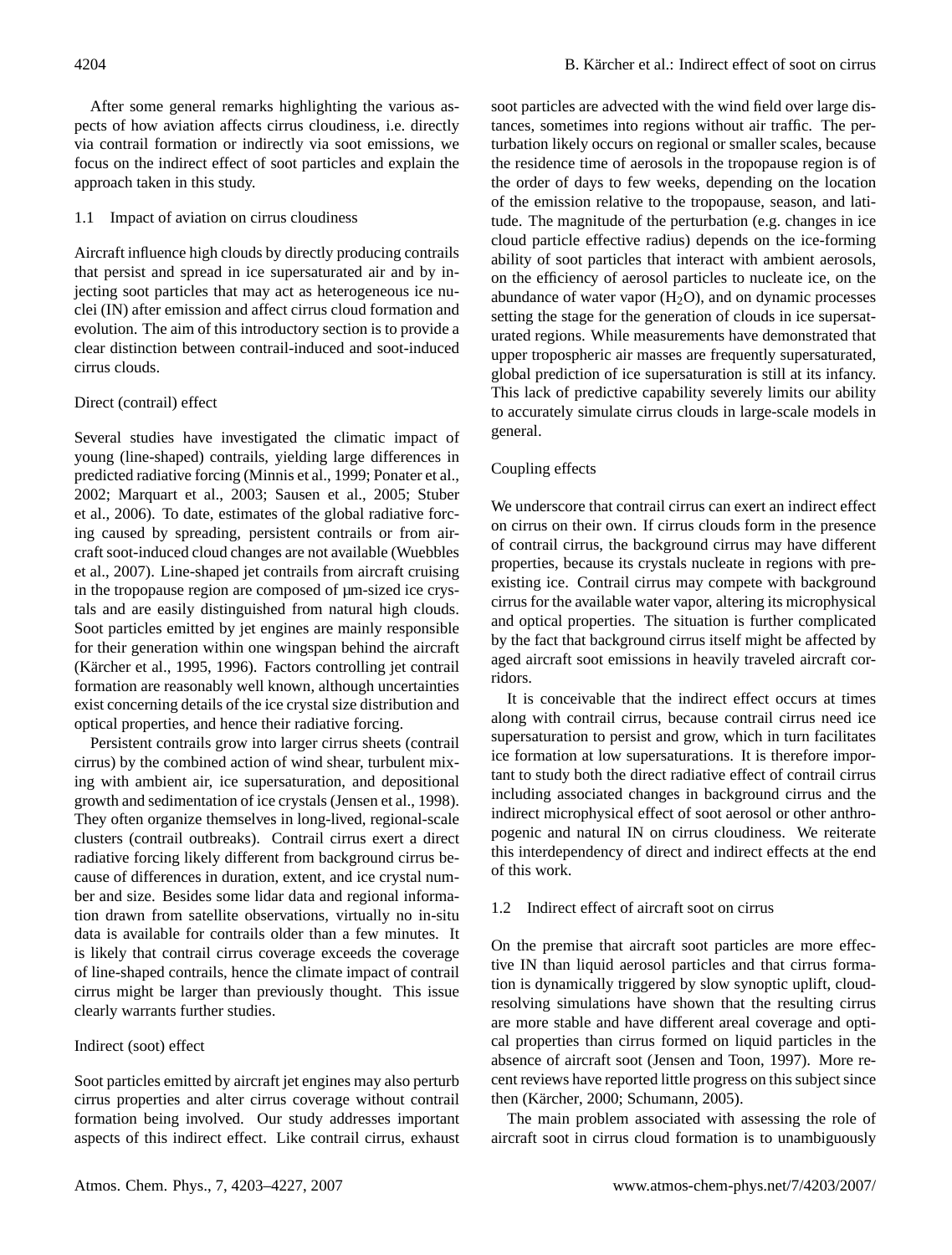demonstrate that ice nucleates (mainly) on the exhaust soot particles, or those affected by the soot, sulfur, and organic emissions via coagulation and condensation. Designing airborne measurements that help resolve this problem is a challenging enterprise. Heterogeneous ice nucleation rates of soot and other insoluble particles are not well known [\(Cantrell and Heymsfield,](#page-21-4) [2005\)](#page-21-4). There is experimental evidence that cirrus ice crystal residues sampled and analyzed within aircraft corridors contain soot (Ström and Ohlsson, [1998\)](#page-24-5), but this observation alone is insufficient to demonstrate that soot particles have actually played a role in the process of ice formation. Instead, soot could be included as a passive tracer within freezing aerosol particles or could be scavenged by ice crystals after the cloud has formed.

Atmospheric variability in vertical winds below the synoptic scale often seems to control the cooling rates of air parcels containing ice-forming particles (Kärcher and Ström, [2003\)](#page-22-10), questioning the validity of the common assumption that cirrus formation is triggered by slow synoptic uplift. The cooling rate history determines the relative contributions of different ice nucleation pathways, i.e., which and how many aerosol particles contribute to cirrus ice [\(DeMott et al.,](#page-21-5) [1997;](#page-21-5) Kärcher et al., [2006\)](#page-22-11). Atmospheric cooling rates are difficult to determine experimentally and to describe and predict by models. Taken together, this renders a separate experimental evaluation of dynamical and aerosol effects on cirrus formation very difficult.

#### 1.3 Approach taken in this study

We investigate the evolution of aircraft-generated soot aerosols up to two days after emission in upper tropospheric or lower stratospheric conditions in the absence of contrails. Coagulation and condensation processes change the size distribution and the chemical composition of the soot particles, which are key factors controlling their ice nucleation effi-ciency (Kärcher, [1999\)](#page-22-12). We relate our computational results concerning the physical properties, mixing state, and chemical composition of plume particles to experimental studies of the ice nucleation behavior of pure and coated (internally mixed) soot particles, including the most recent scientific developments. These laboratory studies encompass a suite of surface and morphological properties of soot particles, which also affect ice nucleation and are difficult to address theoretically. The few available field studies suggest a minor role of soot acting as upper tropospheric IN, but the current data base is insufficient to draw a solid conclusion.

Without a detailed understanding of these issues, a sound assessment of the associated cloud impact remains speculative. We believe that our approach provides new insights into the potential for soot from aircraft and other sources to alter cirrus and forms a solid basis for further studies. The actual simulation of cloud is beyond the scope of this work; here, we will discuss important results on the concentration and

In detail, we investigate the factors controlling the generation of internally mixed aircraft soot particles that may act as IN for cirrus formation while the emissions spread on a regional scale. For this purpose, we employ a Lagrangian plume model with interactive entrainment of constituents present in ambient air, gas phase sulfur chemistry and condensation, and coagulation between particles of different size and composition. We vary variables influencing the ice nucleating ability of aviation soot, such as the fuel sulfur content (FSC) or properties of the ambient particle population. We keep other variables constant to which our results are not sensitive or whose average behavior is sufficiently well known. Figure [1](#page-3-0) schematically depicts the array of processes realized in our model.

Throughout this work, we assume an air pressure  $(p)$  of 250 hPa and a temperature  $(T)$  of 220 K (values typical for midlatitude flight levels), both in ambient air and within the dispersing aircraft plume. The processes noted above are not very sensitive to changes in  $p$  and  $T$  at subsonic cruise altitudes (8–13 km). We initialize our calculations with aircraftinduced volatile and nonvolatile particles and gaseous sulfur dioxide  $(SO_2)$  and sulfuric acid  $(H_2SO_4)$  emissions at a plume age of 10 s, representing the end of the jet regime. At this stage of plume development, meteorological parameters have approached ambient conditions and effects of ionization on interactions between vapor molecules and particles have decayed. In the ambient air surrounding the plume, a constant concentration of  $SO<sub>2</sub>$  and the size distributions and chemical composition of background aerosol particles are prescribed. Organic matter is associated with both aircraftproduced and background aerosols.

The rates of dilution of aircraft emissions and the associated rates of entrainment of ambient species are timedependent. In the expanding plume, particles change their chemical composition and size distributions through condensation and coagulation processes. Emitted and entrained  $SO<sub>2</sub>$ is oxidized to  $H_2SO_4$  via hydroxyl (OH) radicals during daytime, and  $H<sub>2</sub>SO<sub>4</sub>$  subsequently condenses onto the particles. Any soluble mass fraction in particles quickly equilibrates with ambient water vapor  $(H<sub>2</sub>O)$ . We track these processes over a time span of 48 h. The average plume encounter time in the North Atlantic flight corridor is  $1-2d$  (Kärcher and [Meilinger,](#page-22-13) [1998\)](#page-22-13), after which our results could be used as guidance to initialize aircraft emissions in global models.

Section [2](#page-4-0) describes the model, its initialization with the help of a near-field model, and potential uncertainties involved in the simulations. Section [3](#page-9-0) presents and discusses the model results. Section [4](#page-13-0) reviews and critically discusses laboratory evidence of heterogeneous ice nucleation on soot, dust, and mixed-phase particles, delineates the implications for cirrus formation, and highlights possible options to mitigate indirect soot effects on cirrus. The main findings are briefly summarized at the end of most subsections in Sects. [3](#page-9-0)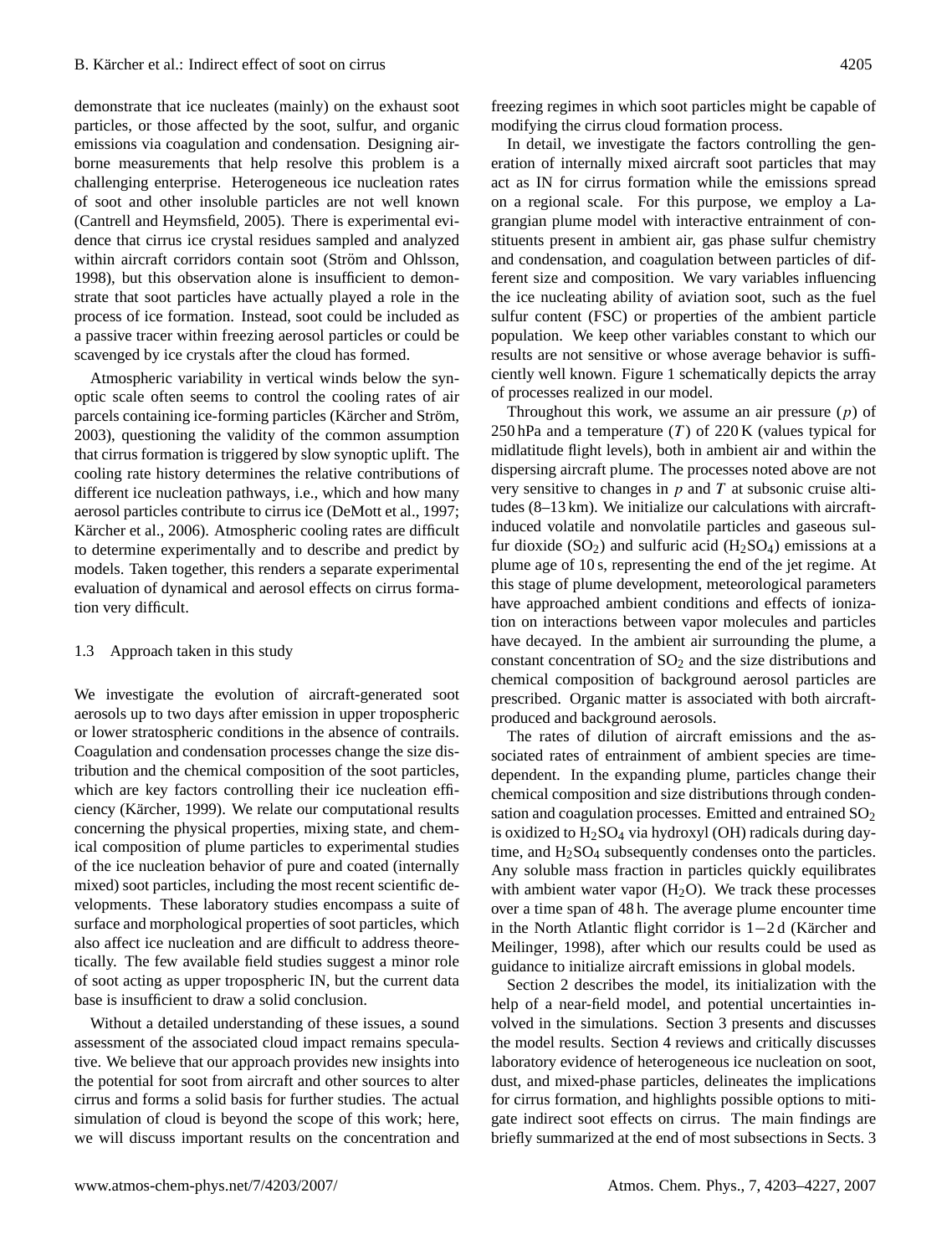

<span id="page-3-0"></span>**Fig. 1.** Schematic of the dynamical, chemical, and microphysical processes leading to the formation of internally mixed soot particles containing black carbon from various sources in dispersing aircraft exhaust plumes. These processes are realized in a Lagrangian far-field plume model. Details are discussed in Sect. [2,](#page-4-0) supplemented by the information given in Tables [1–](#page-3-1)[3.](#page-8-0) The key scientific questions are: (i) What is the time-dependent composition and concentration of the BC-containing particles? (ii) Under which conditions do these particles initiate the ice phase in cirrus clouds relative to unperturbed background particles?

<span id="page-3-1"></span>**Table 1.** Lognormal size distribution parameters (total number density n, dry median diameter  $D_d$ , geometric standard deviation  $\sigma$ ) and non-water species volume fractions for aircraft nonvolatile particles (N) at a plume age of 10 s and four background aerosol particle types. The latter consist of a wintertime (WIN) and a summertime distribution (SUM), a distribution following homogeneous aerosol nucleation (NUC), and a strongly accumulated distribution (ACC). Data for emission indices of chemi-ions and condensable organics (OM), as well as the efficiency with which fuel sulfur is converted to condensable  $H_2SO_4(SA)$  at emission are given in Sect. [2.1.](#page-4-1) Characteristics of aircraft and ambient black carbon (BC) particles are also outlined in Sect. [2.1.](#page-4-1) Concentrations of gas phase  $SO_2$  and  $H_2SO_4$  and size-averaged volume fractions of BC in nonvolatile aircraft particles are listed in Table [2.](#page-5-0) The simulated size distributions for volatile aircraft particles at 10 s (not included here but shown in Fig. [2\)](#page-4-2) are not strictly lognormal and their species volume fractions are size-dependent.

|                  | mode 1              |            |          | mode 2               |            |          | volume fraction, % |                |                 |
|------------------|---------------------|------------|----------|----------------------|------------|----------|--------------------|----------------|-----------------|
|                  | $n, \text{cm}^{-3}$ | $D_d$ , nm | $\sigma$ | $n, \text{ cm}^{-3}$ | $D_d$ , nm | $\sigma$ | SA                 | $OM^a$         | BC <sup>a</sup> |
| $N^b$            | 5230                | 25         | 1.55     | 2                    | 150        | 1.65     |                    | variable       |                 |
| <b>WIN</b>       | 400                 | 20         | 2.4      | 0.006                | 760        | 1.88     | 20                 | $\overline{4}$ | 0.2337          |
| <b>SUM</b>       | 800                 | 40         | 2.1      | 0.2                  | 800        | 1.8      | 20                 | $\overline{4}$ | 0.0747          |
| <b>NUC</b>       | 2200                | 11         | 1.7      | 40                   | 50         | 1.8      | 17.5               | 3.5            | 2.0953          |
| ACC <sup>c</sup> | 50                  | 15         | 2        | 220                  | 115        | 1.45     | 17.5               | 3.5            | 0.0644          |
|                  |                     |            |          |                      |            |          |                    |                |                 |

<sup>a</sup>individually tracked in aircraft soot and background aerosol

bbased on near-field simulations, see Fig. [2](#page-4-2)

 $c$  in addition third mode equal to mode 2 from summer distribution, see Fig. [3](#page-6-0)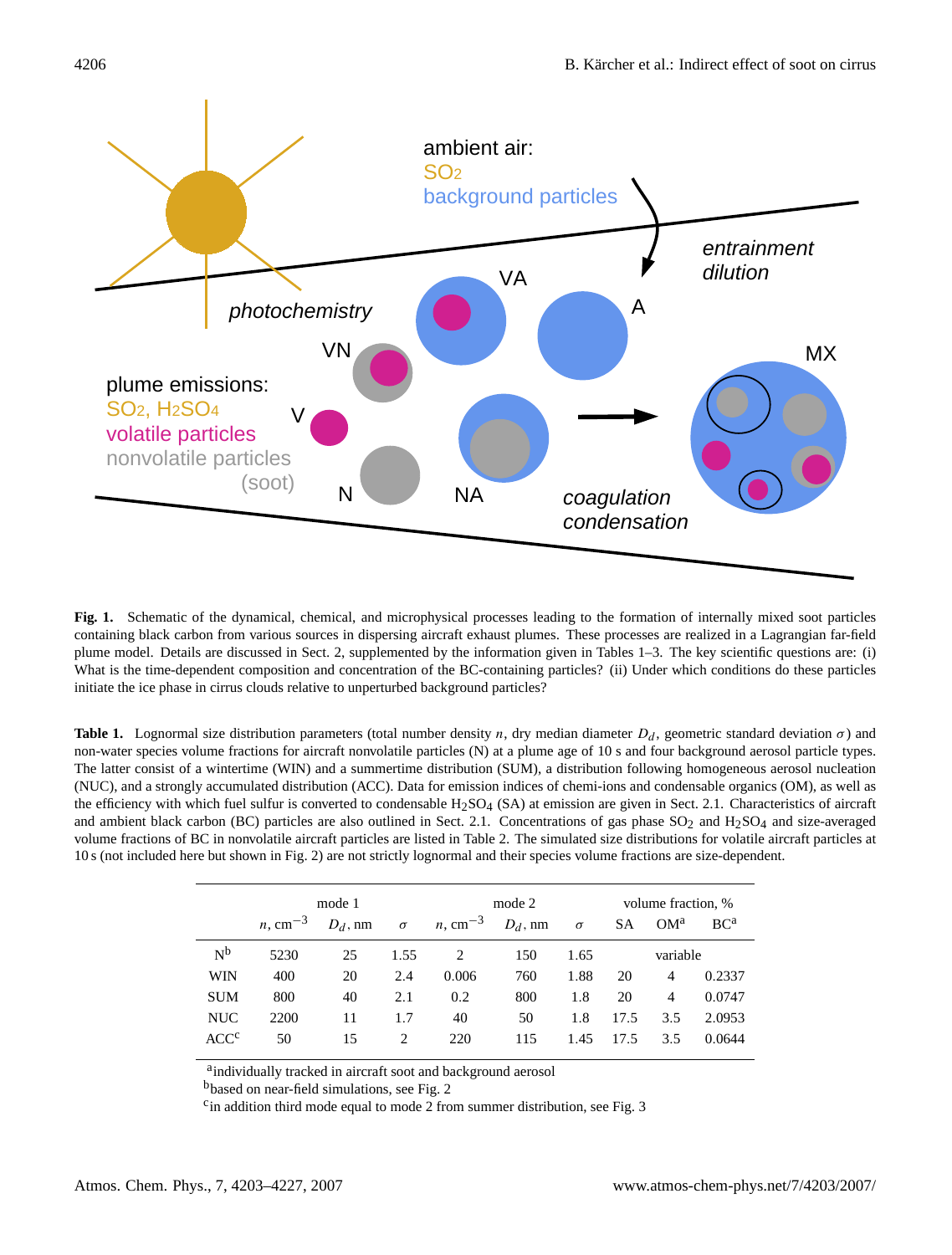

<span id="page-4-2"></span>**Fig. 2.** Particle size (top panel) and volume (bottom panel) distributions of volatile (solid curves) and nonvolatile (dashed curves) aircraft emissions taken at a plume age of 10 s. These results are taken from a near-field plume model assuming mixing properties and emissions typical for a cruising airplane.

and [4.](#page-13-0) The uncertainties associated with soot-induced ice formation are collected in a table for easy reference. Section [5](#page-19-0) concludes this work with recommendations for future research.

## <span id="page-4-0"></span>**2 Model framework**

# <span id="page-4-1"></span>2.1 Aerosol characterization

#### 2.1.1 Aircraft-induced aerosols

Initial aerosol particle size and volume distributions emitted by aircraft in flight for three different FSCs are shown in Fig. [2.](#page-4-2) The value of 0.1 g S/kg-fuel is closest to the range of the global fleet average (0.2−0.4 g S/kg-fuel), which shows a tendency to decrease over time. Hence, the medium FSC case can be considered a lower limit of current average conditions. The low and high S emission cases cause differences in the partitioning of  $H_2SO_4$  and black carbon (BC) in particles, which we like to investigate. In all cases, an S-to-H2SO<sup>4</sup> conversion efficiency at emission of 3%, chemi-ion emissions of  $2 \times 10^{17}$ /kg-fuel, and particulate organics with an emission index of 20 mg/kg-fuel (see below) have been prescribed, consistent with a large body of in-situ observa-tions (Kärcher et al., [2000\)](#page-22-14). Most of the organic emissions probably consist of condensable aldehydes [\(Yu et al.,](#page-24-6) [1999\)](#page-24-6), but as their exact chemical composition is not known, we treat all of the potential particle-forming organics generically as organic matter (OMaircraft). The proposed initialization is largely consistent with studies of the influence of fuel sulfur on the composition of aircraft exhaust plumes [\(Schumann et](#page-24-7) [al.,](#page-24-7) [2002\)](#page-24-7).

The gaseous and particulate emissions up to a plume age of 10 s have been calculated using a comprehensive chemicalmicrophysical near-field model [\(Yu et al.,](#page-24-6) [1999\)](#page-24-6). The results at 10 s serve as an initialization of the far-field plume model whose elements are sketched in Fig. [1.](#page-3-0) The nearfield jet model accounts for charge effects on aerosol nucleation and growth caused by chemi-ion emissions within the framework of a multicomponent, size-resolved, kineticallycontrolled vapor/aerosol system. Besides OMaircraft, it includes aqueous H2SO<sup>4</sup> aerosols (SA), black carbon soot particles (BC $_{\text{aircraft}}$ ), gaseous organic and  $SO_2$  emissions, and  $SO_2$  chemistry building up gas phase  $H_2SO_4$  in addition to emitted  $H_2SO_4$ . Turbulent mixing, coagulation, and water equilibrium are treated similar to the far-field model, see Sects. [2.2–](#page-6-1)[2.4.](#page-8-1)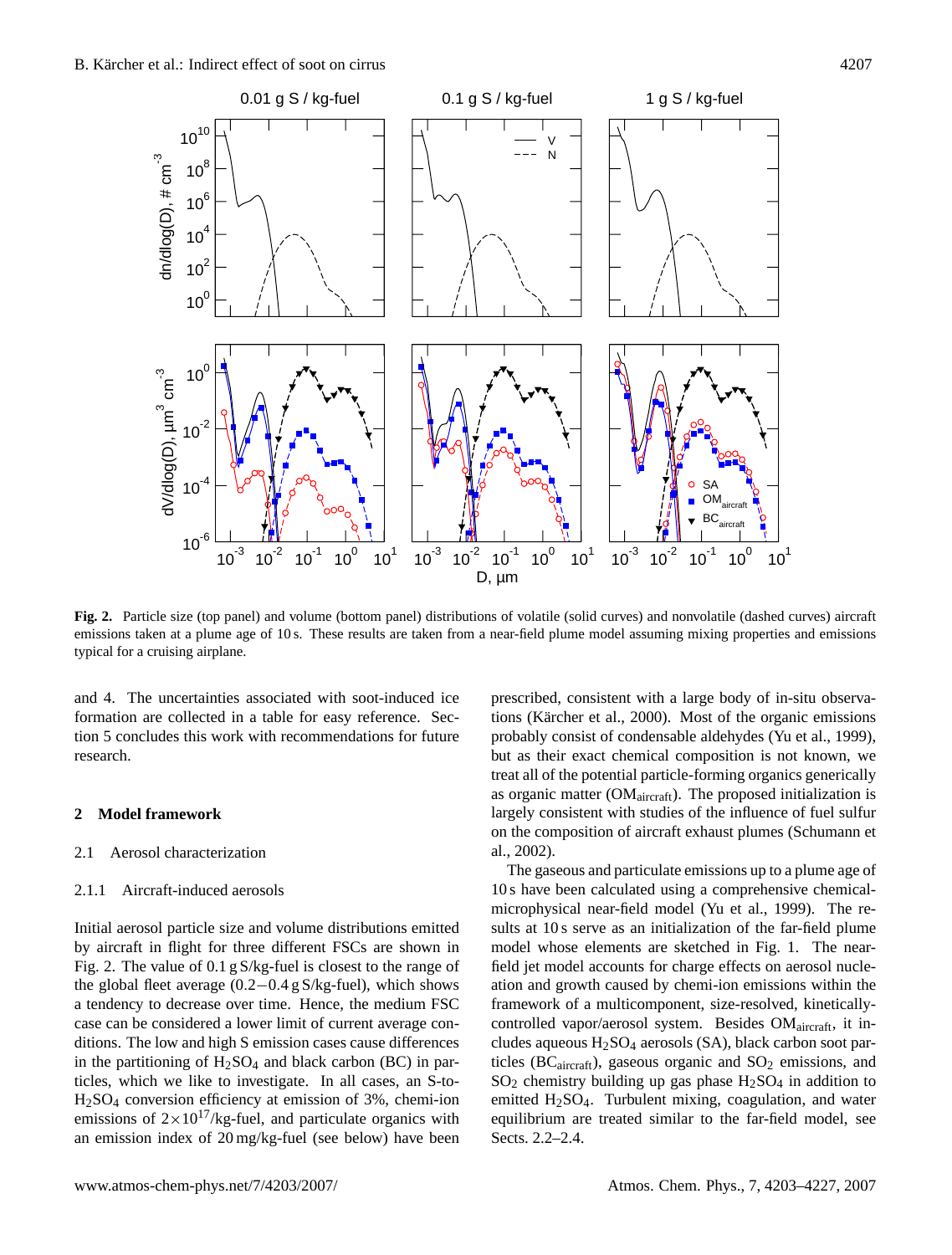<span id="page-5-0"></span>**Table 2.** Number concentrations of emitted  $SO_2$  and  $H_2SO_4$  remaining in the gas phase after volatile particle formation and gas phase oxidation for different fuel sulfur contents. Also given are the size-averaged volume fractions of the chemical components of the nonvolatile aircraft particles, the distributions of which are shown in Fig. [2.](#page-4-2) The values are taken from the near-field simulations at a plume age of 10 s.

| $\%$<br>$\%$ | $\%$                                         |
|--------------|----------------------------------------------|
|              | 97.64                                        |
| 0.11         | 97.33                                        |
| 1.08         | 94.26                                        |
|              | $3.3 \times 10^7$ 0.012 0.54<br>0.54<br>0.53 |

As seen in Fig. [2,](#page-4-2) the particle emissions consist of a volatile mode V (solid curves) composed of SA, OMaircraft, and water, and a nonvolatile mode N (dashed curves) additionally composed of BCaircraft. Also shown are the volume concentrations of all chemical species in particles except water (curves with symbols). All volatile number distributions exhibit a pronounced mode at the smallest sizes, consisting of subcritical neutral organic and sulfuric acid molecular clusters. The initial tendency for  $H_2SO_4$  to collect on negatively charged ions and particles and that for organic vapors to collect on positively charged species leads to additional, chemiion-induced volatile modes with diameters up to 10 nm. Figure [2](#page-4-2) shows that organic emissions contribute a significant fraction of the total volatile aerosol volume, even in the high FSC case. Black carbon constitutes most of the volume of the nonvolatile particles  $(>95\%)$ . We use a soot emission index of 10 mg/kg-fuel at the low end of reported values to account for the tendency of modern jet engines to generate a smaller BC particle mass. Observed soot particle size distributions appear to consist of two lognormal modes [\(Petzold et al.,](#page-23-10) [1999\)](#page-23-10), as also assumed in this study (Table [1\)](#page-3-1), and show little variability among modern aircraft. Because of the difficulty to measure ultrafine particle properties, however, the size distributions of aircraft soot emissions remain uncertain. Vapor condensation and scavenging of small volatile particles causes BC particles to become internally mixed with OM and SA (Kärcher et al., [1996\)](#page-22-6). Increasing FSC enhances concentrations of  $H_2SO_4$  in the early plume and leads to larger SA volume fractions in soot particles that have not yet interacted with background aerosols (Table [2](#page-5-0) and Fig. [2\)](#page-4-2).

#### <span id="page-5-1"></span>2.1.2 Background aerosols

The background aerosol number and volume size distributions are shown in Fig. [3,](#page-6-0) representing different stages in the life cycle of free tropospheric aerosols at northern midlatitudes. Based on a climatology of aerosol properties taken over the continental USA, we select typical winter (WIN) and summer (SUM) distributions, which differ in mean size and total number of particles but less in the shape of the size spectrum [\(Hofmann,](#page-22-15) [1993\)](#page-22-15). This distinction is important, because tropospheric aerosols exhibit a marked seasonal cycle. Further, the interaction with clouds is known to modify aerosol populations. We select an aerosol spectrum lacking large particles typical for air masses in which aerosol nucleation recently occurred (NUC), and contrast it with an accumulated aerosol stage (ACC) prior to cloud formation in which the majority of particles had sufficient time to grow to relatively large sizes in the absence of hydrom-eteors (Schröder et al., [2002\)](#page-23-11). Differences in the size distributions between the four background cases (Table [1\)](#page-3-1) imply variations in the scavenging efficiency of small, aircraftinduced particles, which we like to study.

The chemical composition of background aerosols is more difficult to assess [\(Law et al.,](#page-23-12) [2006;](#page-23-12) [Murphy et al.,](#page-23-4) [2006\)](#page-23-4). It seems likely that sulfate and organics (and their associated water) make up most of the aerosol particle volume, with organics contributing 10−50% of the solute mole fraction [\(Murphy et al.,](#page-23-13) [1998\)](#page-23-13). Data on the speciation of organic compounds is hardly available, but we distinguish between OM in ambient and aircraft aerosols, because particle freezing properties may depend on the organic composition. Because of the lack of more detailed information, we assume an OMambient/SA molar ratio of 0.2 in all background particles (Table [1\)](#page-3-1). The remaining water fraction in particles corresponds to relative humidities well below ice saturation, as detailed in Sect. [2.4.](#page-8-1)

According to recent in-situ measurements in the troposphere and lowermost stratosphere, ambient BC particles occur in the accumulation mode size range  $(0.1 - 1 \mu m)$ , lower sizes will become detectable in the future) with mass mixing ratios of the order 1−10 ng/kg-air close to the tropopause [\(Schwarz et al.,](#page-24-1) [2006\)](#page-24-1). These observations also indicate that a significant fraction of BC particles are internally mixed or coated. Other measurements carried out over the North Atlantic using condensation nuclei counters demonstrate that upper tropospheric concentrations of nonvolatile condensation nuclei (presumably containing BC) are surprisingly high, i.e. in the range  $10-30 \text{ cm}^{-3}$  [\(Minikin et al.,](#page-23-14) [2003\)](#page-23-14). It is not yet clear how representative these data are. We assume constant BC<sub>ambient</sub> volume fractions in background particles over the entire size range (Table [1\)](#page-3-1), leading to a total ambient BC mass of 2.5 ng/kg-air in the winter case and 7.5 ng/kgair in all other cases. These BCambient values correspond to annual mean concentrations in the North Atlantic flight corridor predicted by a global model [\(Hendricks et al.,](#page-22-3) [2004\)](#page-22-3). To compute BC mass concentrations from simulated volume concentrations, we use a bulk mass density of  $1.8 \text{ g cm}^{-3}$ .

Aerosol organic carbon (OC) to black carbon ratios in ambient soot particles typically range between 1 to 3 according to lower tropospheric measurements [\(Novakov et al.,](#page-23-15) [2005\)](#page-23-15). High OC/BC ratios up to 25 systematically occur only with low BC mass concentrations. There are several uncertainties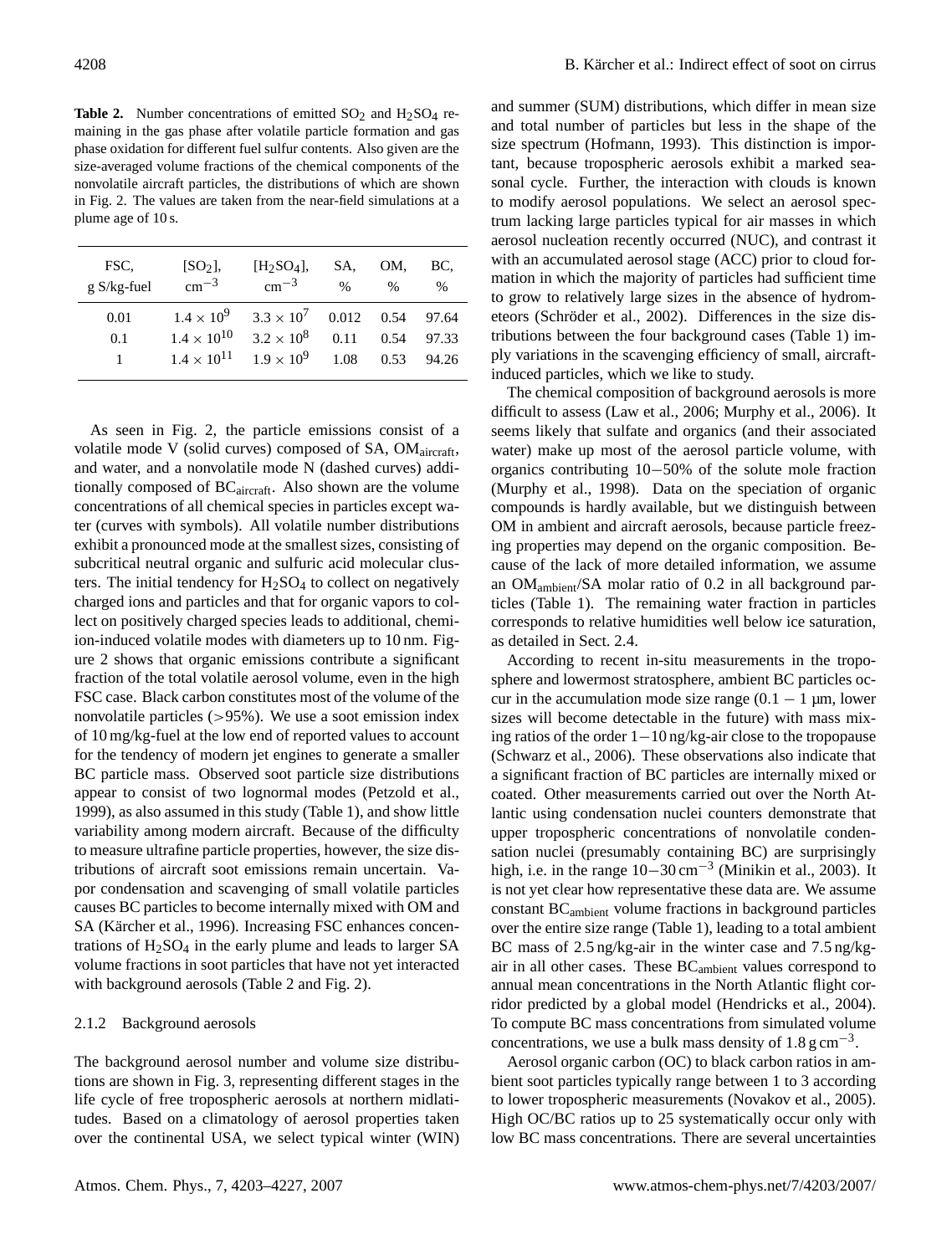

<span id="page-6-0"></span>**Fig. 3.** As in Fig. [2,](#page-4-2) but for background aerosols. Shown are four distinct free tropospheric cases describing typical midlatitude winter (solid curves) and summer (dashed curves) distributions in the left panel, and distributions found after new particle formation (solid curves) and before cloud formation (dashed curves) in the right panel.

associated with these measurements, among which is the difference between OC and OM (organic matter may contain other species besides carbon). In our background particles, the OM/BC ratios range between 1.7 and 62 (Table [1\)](#page-3-1). It seems plausible that the OM/BC ratio in particles increases as they age and are transported into the upper troposphere, due to condensation of low-volatile organic vapors. In sum, our assumptions about the relative amounts of SA, OMambient, and BCambient and their distribution over particle size appear to be plausible, but cannot be accurately constrained by current observations.

#### <span id="page-6-1"></span>2.2 Entrainment and dilution

The generic equation governing the time history of a tracer mixing ratio  $\chi$  in a dispersing plume is given by

<span id="page-6-2"></span>
$$
\frac{d\chi}{dt} = -\omega(t)(\chi - \chi_b),\tag{1}
$$

where  $\omega$  denotes the entrainment (or dilution) rate and the subscript  $b$  abbreviates background. The solution of Eq.  $(1)$ reads

<span id="page-6-3"></span>
$$
\chi(t) = \chi_b + \mathcal{D}(t)(\chi_o - \chi_b),\tag{2}
$$

the subscript  $o$  denoting an initial condition. The dilution factor follows from

<span id="page-6-5"></span>
$$
\mathcal{D}(t) = \mathcal{D}_o \exp\left[-\int_{t_o}^t \omega(t)dt\right].
$$
 (3)

At the end of the jet regime at  $t<sub>o</sub>=10$  s,  $\mathcal{D}<sub>o</sub>=0.001$ . We use a constant value  $\omega_o$ =0.005 s<sup>-1</sup> at plume ages between 10 s and 2 min and the power law function  $\omega = \alpha/t$  with  $\alpha = 0.8$ at later times (Kärcher, [1999,](#page-22-12) Fig. 4). These choices account for suppressed mixing in the wake vortex regime and an average plume expansion behavior in the following atmospheric dispersion regime guided by in-situ observations [\(Schumann](#page-24-8) [et al.,](#page-24-8) [1998\)](#page-24-8) and large eddy simulations [\(Gerz et al.,](#page-22-16) [1998\)](#page-22-16). The mixing time scale  $1/\omega$  in the dispersion regime increases with time and is approximately equal to the plume age.

We integrate Eq. [\(1\)](#page-6-2) analytically over one time step  $\tau$ , hence the discretized form of Eq. [\(2\)](#page-6-3) reads

<span id="page-6-4"></span>
$$
\chi_{+} = \mathcal{D}_{\tau} \chi_{-} + (1 - \mathcal{D}_{\tau}) \chi_{b} . \tag{4}
$$

In Eq. [\(4\)](#page-6-4), the subscripts  $+$  and  $-$  denote values at the next  $(t+\tau)$  and actual (*t*) time, respectively, and from Eq. [\(3\)](#page-6-5) we have

$$
\mathcal{D}_{\tau} = \exp(-\omega_o \tau) \tag{5}
$$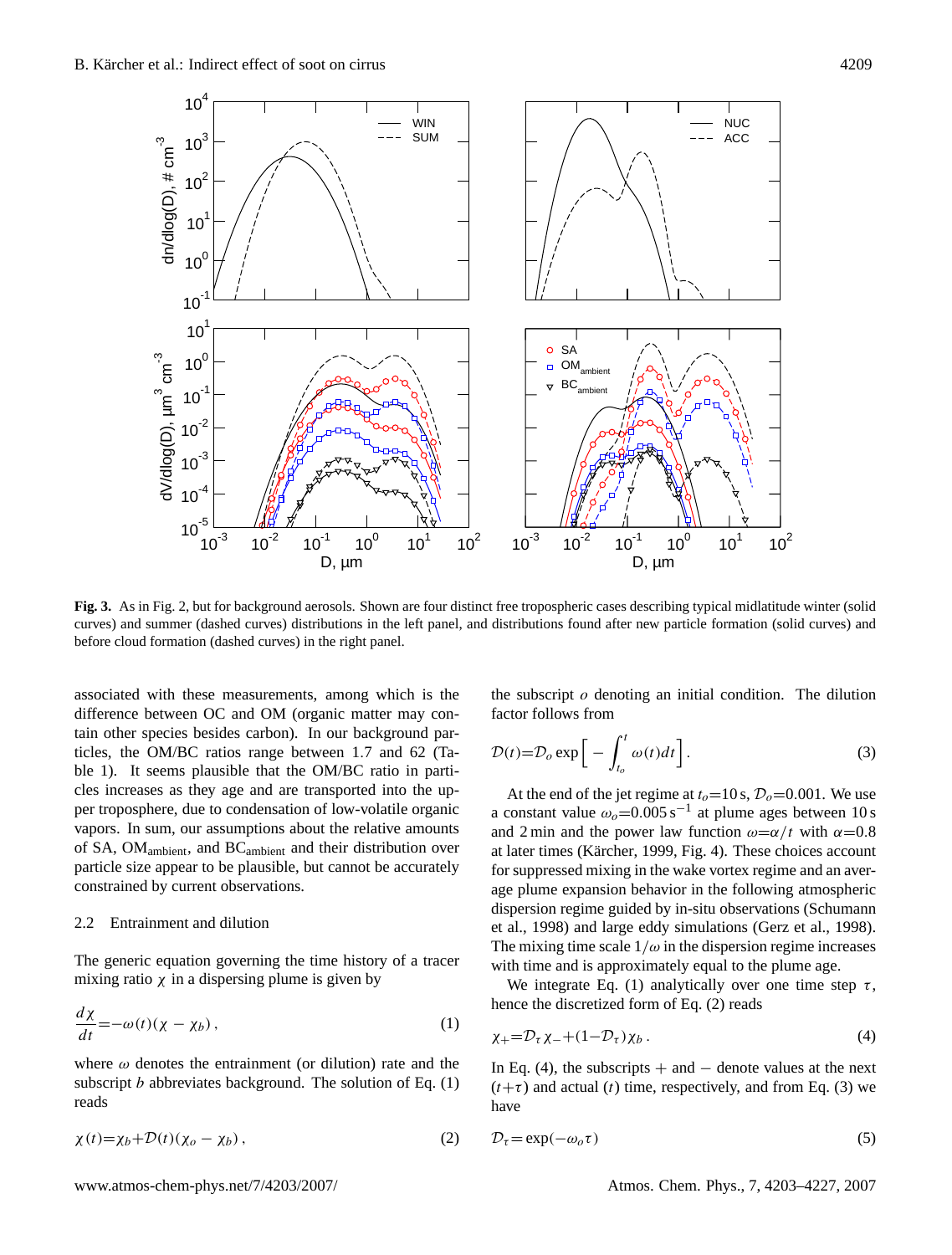

<span id="page-7-0"></span>Fig. 4. Temporal evolution of total organic matter and SO<sub>2</sub> mixing ratios (normalized to their background values, top left), H<sub>2</sub>SO<sub>4</sub> and total black carbon mixing ratios (top right), and total number densities of selected plume particle types (bottom). Note the different concentration scales for V particles on the right-hand side. In the top panels, the dashed curves have been obtained by neglecting aircraft emissions of  $SO<sub>2</sub>$ , and the dotted curve neglects emissions of  $H_2SO_4$ . The results assume the wintertime background distribution and medium FSC.

in the vortex regime (10 s  $\leq t \leq 2$  min) and

$$
\mathcal{D}_{\tau}(t) = \left(\frac{t}{t+\tau}\right)^{\alpha} \tag{6}
$$

in the dispersion regime  $(t>2$  min) for use in Eq. [\(4\)](#page-6-4). As we keep  $T$  and  $p$  constant, Eqs. [\(1\)](#page-6-2), [\(2\)](#page-6-3), and [\(4\)](#page-6-4) hold for number concentrations as well. The first term on the right side of Eq. [\(4\)](#page-6-4) describes the dilution of all species (molecules and particles) present in the plume, and the second term describes entrainment of ambient  $SO<sub>2</sub>$  and number and volume concentrations of background aerosol particles (curved arrow in Fig. [1\)](#page-3-0). The plume cross section after 24 hours is of the order 10<sup>6</sup> m<sup>2</sup> (Kärcher, [1999\)](#page-22-12).

## 2.3 Coagulation

We describe self- and hetero-coagulation over seven particle size distributions (Fig. [1\)](#page-3-0) using a stationary size structure [\(Ja](#page-22-17)[cobson,](#page-22-17) [2002\)](#page-22-17). The particle types used to initialize the simulations are shown in Fig. [2,](#page-4-2) the other plume distributions attain non-zero values after they are generated by coagulation processes. Aircraft-emitted volatile (V) and nonvolatile (N) aerosols and entrained background aerosols (A) heterocoagulate to form the binary mixtures VN, VA, and NA. Coagulation of V with VN or VA increases the volume of these binary distributions and constitutes a loss path for particles in the V distribution. The same holds for coagulation of N with VN or NA, and for coagulation of A with VA or NA. Once V and NA, N and VA, A and VN or any of the binary mixtures hetero-coagulate with each other, they generate a mixed distribution MX that contains the chemical components of all other distributions. In addition, all particles within each size distribution coagulate among themselves. These interactions are summarized in Table [3,](#page-8-0) along with a summary of the chemical components associated with each particle type. As for OM, we distinguish between BC originating from aircraft emissions and from other sources to track them separately, as noted in Sect. [2.1.](#page-4-1) Sizes of particles containing BC are interpreted as those from volume-equivalent spheres.

With seven number concentrations and 42 species volume concentrations in particles that are distributed over 100 size bins, a total of 4900 coagulation equations are solved simultaneously. Coagulation kernels are used to describe particle interactions by Brownian motion, covering kinetic and diffusion regimes. Large values (close to unity) for the sticking coefficient  $\beta$  for collisions involving neutral molecular monomers and small clusters are unlikely, for which reason we adopt reduced values for  $\beta$  to describe coagulation between particles in the nm-size range [\(Yu and Turco,](#page-24-9) [1998\)](#page-24-9).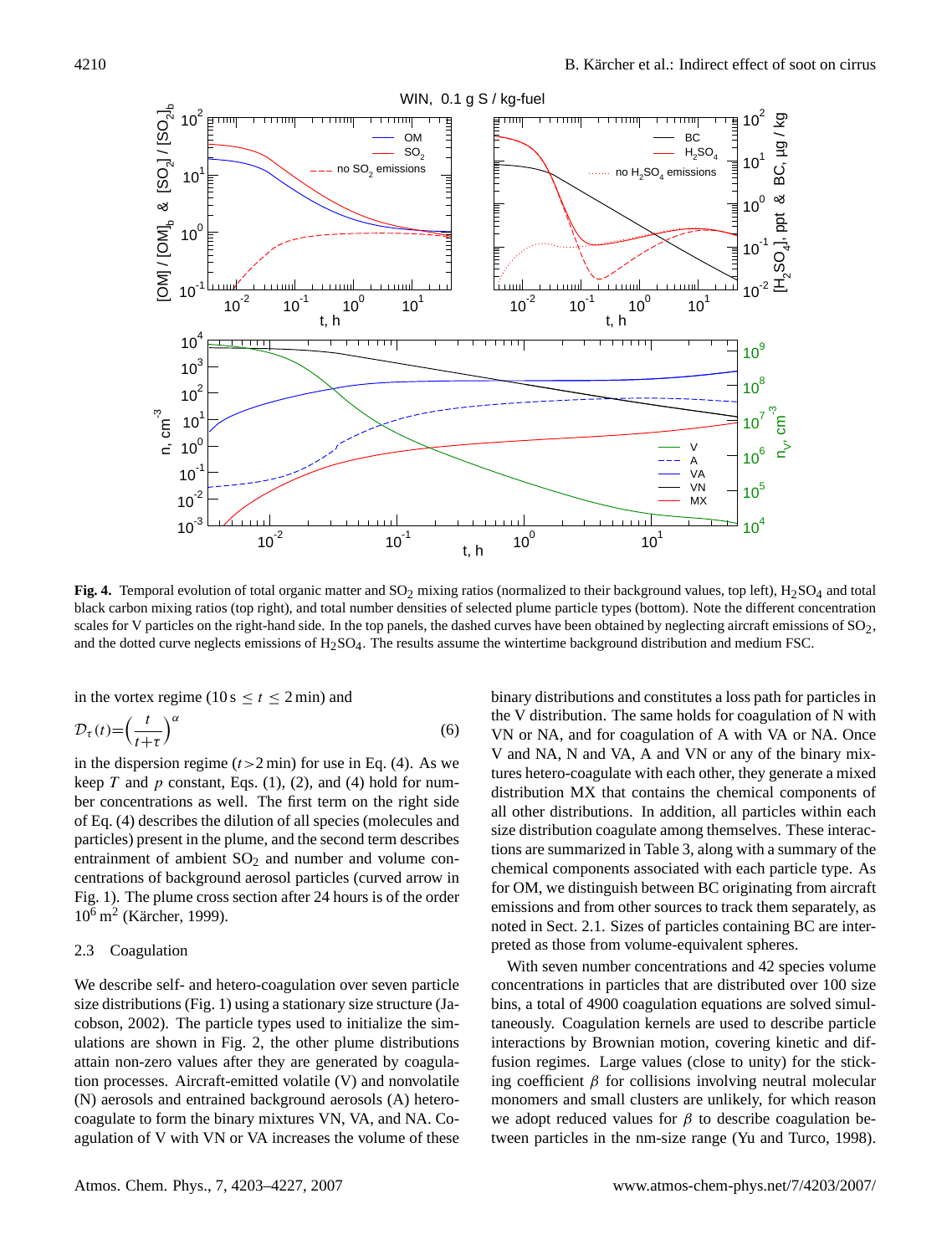## B. Kärcher et al.: Indirect effect of soot on cirrus 4211

The expression we use here reads

<span id="page-8-2"></span>
$$
\beta = \min\left\{1, \beta_{\min}^{\ln(r_*/\sqrt{r_ir_j})/\ln(r_*/r_m)}\right\} \tag{7}
$$

with  $\beta_{\text{min}}=0.01$ ,  $r_*=0.6$  nm, and the radius of an H<sub>2</sub>SO<sub>4</sub> molecule  $r_m$ =0.277 nm. The subscripts i and j denote different particle size bins, with  $r_m$  being the radius of the smallest bin. Here,  $\beta$  quickly approaches unity when the colliding particles have grown past a few nanometers.

#### <span id="page-8-1"></span>2.4 Chemistry and condensation

The rate limiting step in the production of  $H_2SO_4$  from  $SO_2$ in the gas phase is the oxidation of  $SO<sub>2</sub>$  by OH [\(Stockwell](#page-24-10) [and Calvert,](#page-24-10) [1983\)](#page-24-10). Sulfuric acid may then condense onto aerosol particles *via* gas phase diffusion and accomodation, increasing the SA and total volume concentration of particles in each size bin. The governing equations are ([·] denoting number concentrations):

$$
\frac{d[\text{SO}_2]}{dt} = -k [\text{SO}_2] \tag{8}
$$

<span id="page-8-3"></span>
$$
\frac{d[\text{H}_2\text{SO}_4]}{dt} = -\kappa [\text{H}_2\text{SO}_4] + k [\text{SO}_2] \tag{9}
$$

$$
\frac{d[\text{SA}_{\ell}]}{dt} = \kappa_{\ell} v_m [\text{H}_2\text{SO}_4]
$$
 (10)

where  $k=\tilde{k}$ [OH] and  $\tilde{k}$  is the three-body rate coefficient for the gas phase reaction of  $SO<sub>2</sub>$  and OH to produce  $HSO<sub>3</sub>$  (immediately reacting further to eventually produce  $H_2SO_4$ ),  $\ell$ is an index running over all particle types and size bins,  $\kappa_{\ell}$ is the condensation rate proportional to the number concentration of particles of a given size and type,  $\kappa = \sum_{\ell} \kappa_{\ell}$  is the total condensation rate of  $H_2SO_4$ ,  $[SA_\ell]$  denotes the volume concentration of  $H_2SO_4$  in particles of a given size, and  $v_m = 4\pi r_m^3/3.$ 

For [OH] we use a daytime upper limit of  $3 \times 10^6$  cm<sup>-3</sup> and reduce this value by a factor of two to obtain a diurnal average. Together with the rate coefficient  $\tilde{k} \simeq 1.5 \times$  $10^{-12}$  cm<sup>3</sup>s<sup>-1</sup>, this determines k and a chemical time scale  $1/k$  for production of  $H_2SO_4$  in the gas phase of about 5d. For ambient [SO<sub>2</sub>] we use 50 pptv  $(4 \times 10^8 \text{ cm}^{-3})$ ; this is close to the median mixing ratio measured with a novel airborne mass spectrometer over Europe during springtime 2006 (H. Schlager, personal communication, 2007). These observations also showed that  $[SO_2]$  ranges between 30– 150 pptv at 10.5 km altitude (10 and 90 % percentiles, respectively). The concentrations of emitted  $H<sub>2</sub>SO<sub>4</sub>$  and  $SO<sub>2</sub>$  obtained from the near-field simulations at 10 s are summarized in Table [2.](#page-5-0)

We use condensation rates  $\kappa_{\ell}$  that are consistent with Brownian coagulation kernels and with Eq. [\(7\)](#page-8-2). The condensation time scale  $1/\kappa$  ranges from 1 min at young plumes ages to 2 h toward the end of the simulations at plumes ages of 1−2 d, mainly because dilution decreases the particle concentrations.

<span id="page-8-0"></span>**Table 3.** Coagulation matrix referring to the plume particle types illustrated in Fig. [1.](#page-3-0) We deal with plume emissions (volatile particles V, nonvolatile particles N), ambient particles A entrained into and modified within the plume, and plume particles (binary types VN, VA, NA, and MX) created by hetero-coagulation. For example, coagulation of VN with A particles produces MX particles. Below this matrix, the first row shows the chemical components associated with each type, whereby W denotes particulate  $H_2O$ .

|                              | V        | N         | A        | VN | VA | NA.       | МX       |
|------------------------------|----------|-----------|----------|----|----|-----------|----------|
| V                            | V        | VN        | VA       | VN | VA | МX        | МX       |
| N                            | VN       | N         | NA       | VN | МX | NA.       | MX       |
| A                            | VA       | NA        | A        | МX | VA | NA        | МX       |
| VN                           | VN       | VN        | МX       | VN | МX | МX        | МX       |
| VA                           | VA       | МX        | VA       | МX | VA | МX        | МX       |
| NA                           | МX       | <b>NA</b> | NA       | МX | МX | <b>NA</b> | МX       |
| MX                           | МX       | MX        | МX       | MX | МX | МX        | МX       |
| W                            | $\times$ | $\times$  | X        | X  | X  | $\times$  | $\times$ |
| SА                           | $\times$ | $\times$  | $\times$ | ×  | X  | X         | X        |
| OM <sub>ambient</sub>        |          |           | $\times$ |    | X  | $\times$  | $\times$ |
| $OM_{\text{aircraft}}$       | $\times$ | $\times$  |          | ×  | X  | $\times$  | X        |
| <b>BC</b> <sub>ambient</sub> |          |           | $\times$ |    | X  | $\times$  | $\times$ |
| $BC_{\text{aircraft}}$       |          | X         |          | ×  |    | $\times$  | $\times$ |

The system of chemical Eqs.  $(8)$ – $(10)$  can be solved analytically over one time step to yield:

<span id="page-8-4"></span>
$$
[SO_2]_+ = [SO_2]_-\exp(-k\tau) \qquad (11)
$$
  
\n
$$
[H_2SO_4]_+ = [H_2SO_4]_-\exp(-\kappa\tau)
$$
  
\n+ K \cdot [SO\_2]\_-\exp(-k\tau)\{1-\exp[-(\kappa-k)\tau]\}(12)  
\n
$$
[SA_\ell]_+ = [SA_\ell]_+\nu_m(\kappa_\ell/\kappa)
$$
  
\n
$$
\times \left\{([H_2SO_4]_--K\cdot[SO_2]_-)[1-\exp(-\kappa\tau)]\right\}
$$
  
\n+ (K + 1) \cdot [SO\_2]\_- [1-\exp(-k\tau)] , \qquad (13)

where  $K=k/(\kappa-k)$ . The specific case  $\kappa=k$  does not apply to our problem (because  $\kappa \gg k$ ), but for completeness we note these solutions as well (Eq. [\(11\)](#page-8-4) remains unchanged):

$$
[\text{H}_2\text{SO}_4]_+ = ([\text{H}_2\text{SO}_4]_- + [\text{SO}_2]_- \kappa \tau) \exp(-\kappa \tau)
$$
  
\n
$$
[\text{SA}_{\ell}]_+ = [\text{SA}_{\ell}]_- + v_m (\kappa_{\ell}/\kappa)
$$
  
\n
$$
\times \left\{ [\text{H}_2\text{SO}_4]_- [1 - \exp(-\kappa \tau)] + [\text{SO}_2]_- [1 - (1 + \kappa \tau) \exp(-\kappa \tau)] \right\}.
$$

Because the amount of soluble matter in particles changes due to coagulation and condensation of  $H_2SO_4$ , the associated water mass also changes with time. The compositiondependent aerosol water content determines the total particle size. Initially, together with the air temperature  $T$ , the equilibrium water fraction in background particles determines the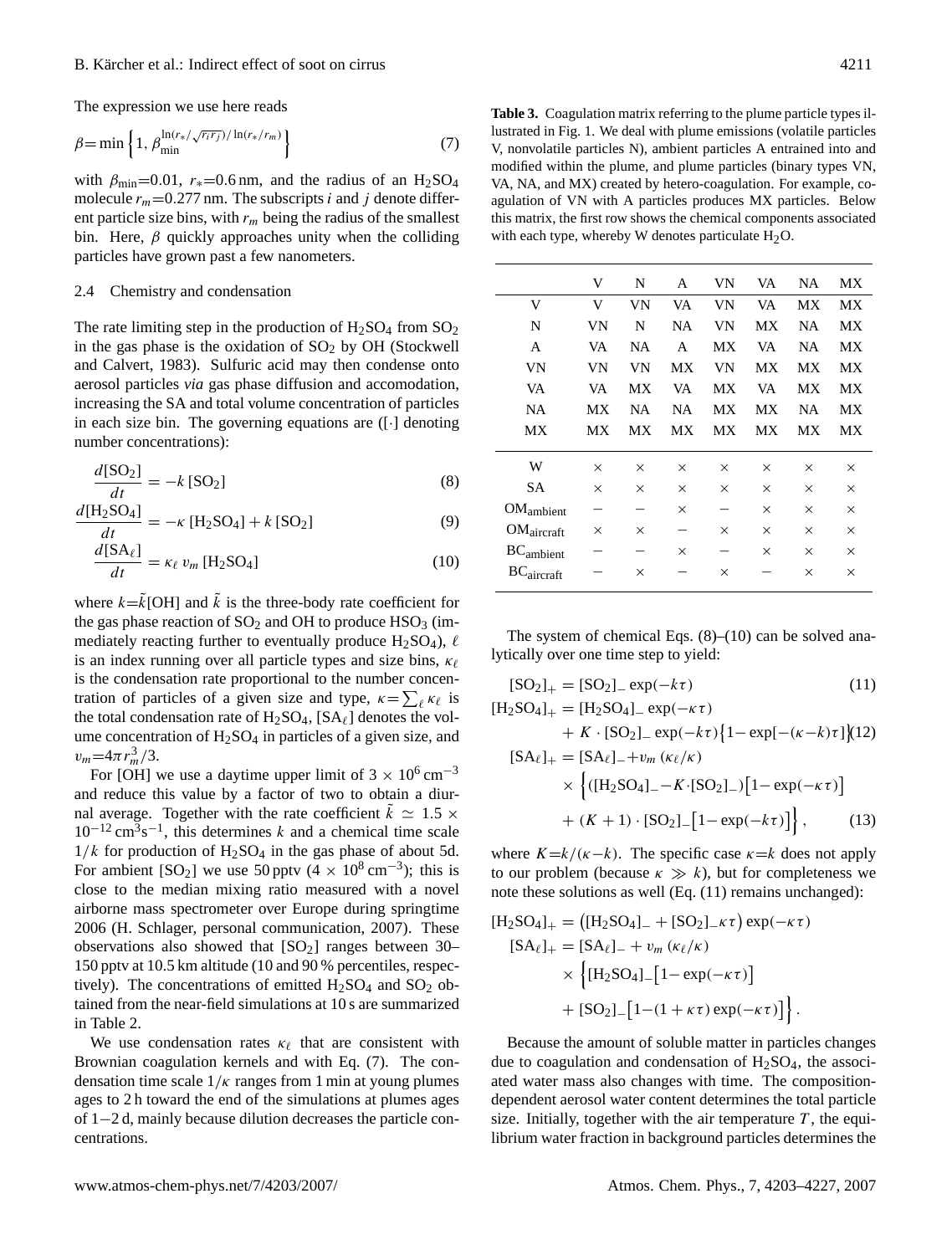$H_2O$  partial pressure  $p_w$ . This value corresponds to relative humidities in the range 45−55%, depending on the background case. At these humidities, ice is unstable, contrails (if generated) are only short-lived, and contrail cirrus advected into such a region would dissipate rapidly.

It is highly justified to assume water equilibrium in subsaturated conditions. Variations of the aerosol water content by the slowly changing particle composition are small and the time for  $H<sub>2</sub>O$  to equilibrate with liquid aerosol particles is extremely short  $(\ll 1 \text{ s})$ . We calculate the amount of particulate water from  $p_w$  and the actual concentrations of SA and OM in particles of radius  $r$  at every time step by iterating the water equilibrium equation to find the water mass fraction W:

$$
p_w = p_w^{\text{sat}}(W, T, r) \,. \tag{14}
$$

Here  $p_w^{\text{sat}}$  is the saturation H<sub>2</sub>O vapor pressure over the solution including the Kelvin effect in each radius bin for each particle type [\(Luo et al.,](#page-23-16) [1995\)](#page-23-16). The particle water content is obtained from W, which is defined as the ratio of the water mass to the total (water plus soluble) mass per particle. To calculate the soluble mass, we treat  $OM<sub>ambient</sub>$  and  $OM<sub>aircraft</sub>$ as SA but consider only half of the respective OM mass to account for the typically lower hygroscopicity of OM compared to SA. The BC cores themselves are assumed to be hydrophobic, i.e. pure BC particles do not take up any substantial amount of water.

Table [1](#page-3-1) lists the dry lognormal mode diameters of the four background particle types, along with their species volume fractions after equilibrium water uptake. Figure [2](#page-4-2) shows the corresponding size distributions of the particles including the water fraction. To compute the total (wet) mode diameters, we determine an equilibrium growth factor according to

$$
GF = \left[\frac{\rho_{SA}(T)}{\rho(W, T)} \frac{1}{1 - W}\right]^{1/3},\tag{15}
$$

where  $\rho$  is the solution bulk mass density and  $\rho_{SA}$  is the density of pure sulfuric acid. As the BC volume fractions are very small, the dry mode diameters are multiplied by GF to obtain the final ambient particle sizes. Values for GF range between 1.57 and 1.64, depending on the relative humidity of the background case.

## 2.5 Uncertainties

The processes described in Sects. [2.1](#page-4-1)[–2.4](#page-8-1) are operator-split. The time step increases progressively with plume age by a factor 1.005, starting with a value of 0.2 s that is held constant in the vortex regime. The time step is not allowed to increase beyond a small fraction of the simulation time, and is always much smaller than the time scales discussed above. This results in a high accuracy of the numerical solutions.

Using a stationary size grid in solving the coagulation equations, two coagulating particles form a larger particle a fraction of which is partitioned between two adjacent bins,

conserving total particle volume. This creates some numerical diffusion, which we minimize by using a small bin volume ratio of 1.38.

Uncertainties in ambient concentrations of  $SO<sub>2</sub>$  will not seriously affect our results, because most of the  $H<sub>2</sub>SO<sub>4</sub>$  condensing onto plume particles stems from the emitted  $SO_2$ . The results may change quantitatively upon variations in soot emissions and plume dilution histories, but our qualitative arguments and principal conclusions will not change.

Brownian diffusion is well understood and validated for spherical particles. However, fractal BC particles may behave differently. According to laboratory experiments, coagulation scavenging of combustion aerosols has been found to occur at faster rates than predicted by Brownian diffusion theory [\(Hagen et al.,](#page-22-18) [1991\)](#page-22-18). The enhancement of coagulation kernels may be caused by effects of non-sphericity and/or charge effects. We refrain from adopting enhanced coagulation rates, because it is uncertain if the dry (uncoated) polystryrene latex particles that acted as collector particles in the experiments behave like tropospheric particles. Increased coagulation rates would accelerate the formation of mixed particles containing aircraft soot over the results presented in Sect. [3.](#page-9-0)

We keep the  $SO<sub>2</sub>$  concentrations and properties of particles entrained into the plume constant. This implies that a blend of external processes beyond our control acts to maintain the prescribed values, although these might change with time. To this end, we are aware that we can only treat case studies with clearly defined boundary conditions, but we believe that we capture the most important cases in using four representative background aerosol distributions. More importantly, this approach is a serious option to develop or improve subgridscale parameterizations of soot-induced cirrus formation in global models.

We assume the plume to be homogeneously mixed at any time, an approximation that degrades as the plume ages because the area over which species must mix instantaneously increases with time. This is an inherent problem with any plume model and can only be overcome by introducing at least one spatial coordinate. However, we believe that the basic conclusions drawn from our model are robust and a larger numerical effort would merely add more detail, rather than affect our findings.

## <span id="page-9-0"></span>**3 Model results and discussion**

## <span id="page-9-1"></span>3.1 General features

We discuss the general features of plume evolution with the help of Fig. [4,](#page-7-0) displaying the time history of  $SO<sub>2</sub>$  and OM concentrations normalized to background values (top left), the volume and mass mixing ratios of  $H<sub>2</sub>SO<sub>4</sub>$  and total BC, respectively (top right), and the total number concentrations of the key particle types (bottom). We have chosen the winter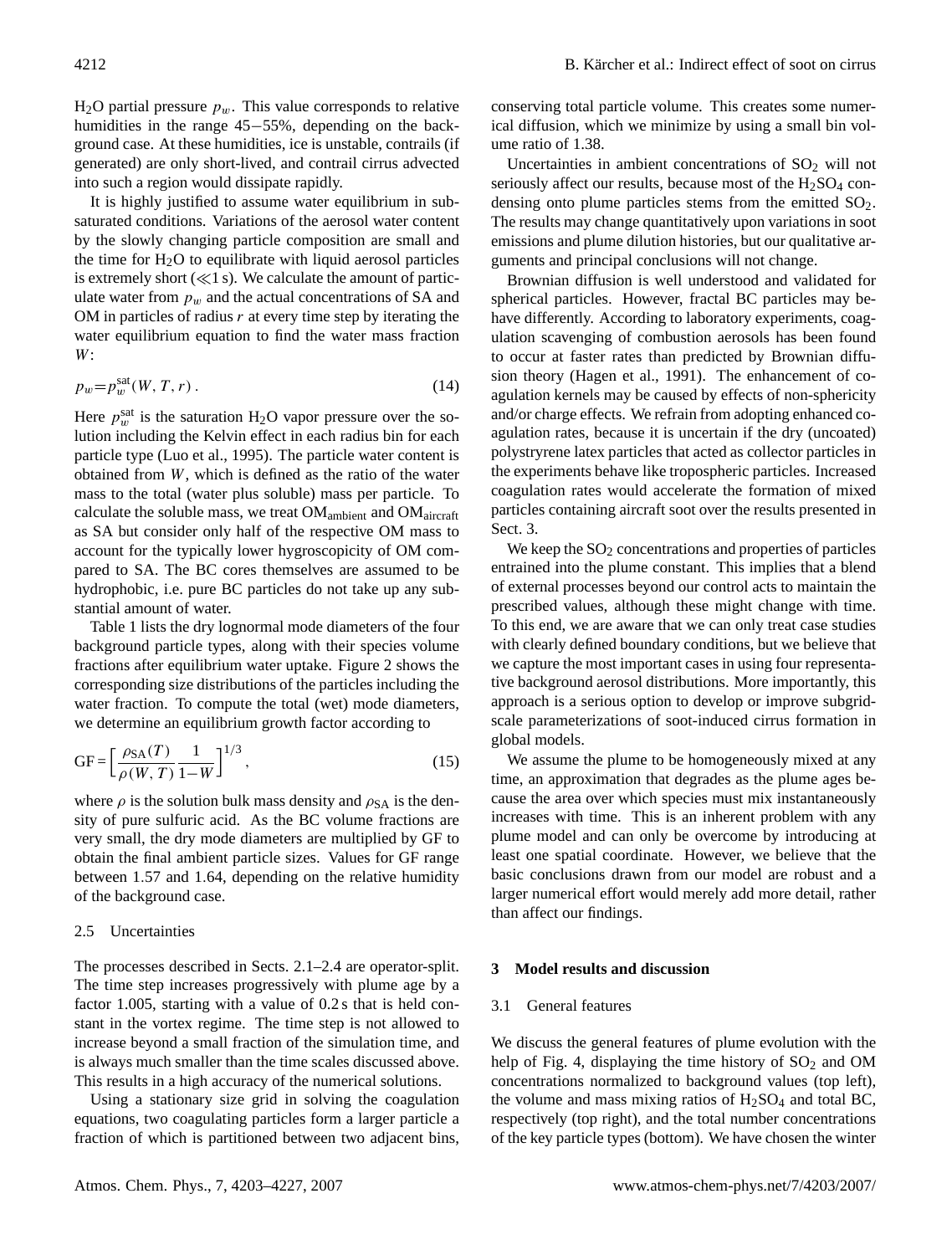background distribution and an average FSC to highlight the main points; the other cases behave qualitatively similar.

The total OM concentration behaves like a chemically inert tracer. The amount of emitted OM (top left panel) exceeds that contained in background aerosol by a factor of 20. After a short, slow decay phase during the vortex regime, the OM mixing ratio decreases more rapidly and approaches the ambient value (contained in entrained background aerosols) after about 10 h.

Sulfur dioxide is initially 35 times more abundant than the assumed background concentration (50 ppt). Plume dilution reduces most of the emitted  $SO<sub>2</sub>$  after several hours of plume age, and  $SO<sub>2</sub>$  entrained from the background atmosphere takes over the dominant part (solid red curve). This is illustrated by a simulation without  $SO<sub>2</sub>$  emissions, showing the evolution of entrained  $SO<sub>2</sub>$  only (dashed red curve, top left panel). Sulfur dioxide is additionally affected by gas phase oxidation. In contrast to  $[OM]$ ,  $[SO<sub>2</sub>]$  starts to fall below its background level after 2 d, because by then it becomes efficiently oxidized to  $H_2SO_4$  with an e-folding time scale of 5 d, compare Sect. [2.4.](#page-8-1)

The total BC mixing ratio (top right panel) exhibits the same tracer-like evolution as OM, except that the assumed wintertime background concentration of 2.5 ng/kg-air is not approached even at  $t=48$  h, where BC<sub>aircraft</sub>=15 ng/kg-air. In the background cases SUM, ACC, and NUC, we prescribe BCambient=7.5 ng/kg-air; here BCaircraft is twice as large at the end of the simulation. This implies that on the plume scale, most of the BC by mass (and even more so by number) stems from the nonvolatile aircraft particles.

The  $H<sub>2</sub>SO<sub>4</sub>$  mixing ratio (solid red curve) decays much faster than by dilution alone because of additional condensational losses (see below) that take place on a time scale of  $t=1$  min initially, as shown in Sect. [2.4.](#page-8-1) At  $t=10$  min,  $[H<sub>2</sub>SO<sub>4</sub>]$  starts to rise due to oxidation of  $SO<sub>2</sub>$ . The comparison of the solid and dashed red curves (top right panel) computed with and without  $SO_2$  emissions quantifies the production of additional  $H_2SO_4$  vapor by oxidation of emitted plus entrained versus entrained  $SO<sub>2</sub>$  as the difference of these two curves. At 1−2 d, [H2SO4] starts to decrease again. On these time scales, plume  $SO<sub>2</sub>$  is oxidized at a faster rate than it can be replaced by freshly entrained  $SO_2$ . Hence the chemical source of plume  $H<sub>2</sub>SO<sub>4</sub>$  weakens and condensation onto plume aerosols becomes more important.

Within 5–10 min, the emitted  $H_2SO_4$  is mainly taken up by the volatile plume aerosols, which are initially present in very high total concentrations of  $n_V=2 \times 10^9 \text{ cm}^{-3}$  (bottom panel), decreasing rapidly to  $5 \times 10^6$  cm<sup>-3</sup> at  $t=5$  min due to self-coagulation. The initial self-coagulation time scale is given by  $1/(C_{V,V}n_V)=1$  s, with the coagulation coefficient  $C_{V,V}=5 \times 10^{-10} \text{ cm}^3 \text{ s}^{-1}$ . This condensation contributes to the growth of particles in the V distribution, enhances their mean size, and hence slows their coagulation rates with larger plume particles. A simulation with  $SO<sub>2</sub>$  but without H2SO<sup>4</sup> emissions (dotted red curve, top right panel) supports this explanation. No  $H<sub>2</sub>SO<sub>4</sub>$  is available for condensation initially, as it is only slowly chemically generated.

The concentrations of particles in the N distribution falls to zero within the first few time steps, and is therefore not visible. This happens because N particles are transformed into VN particles by scavenging of small particles from the V distribution (Table [3\)](#page-8-0). This process occurs on a time scale of  $1/(C_{\rm N,V}n_{\rm V})$ =0.2 s, with  $C_{\rm N,V}$ =3 × 10<sup>-9</sup> cm<sup>3</sup> s<sup>-1</sup> and the initial  $n_V$  value from above. The same argument applies to particles from the distribution NA. Once these form by hetero-coagulation between emitted N and entrained A particles, scavenging of V particles transforms them into MX particles on a similar time scale. In contrast, A particles are not readily depleted by transformation to VA and MX because they are continuously replenished by entrainment.

The total initial concentration of VN particles is practically equal to the emitted soot concentration and slowly decays owing to dilution and formation of MX particles, reaching about  $10 \text{ cm}^{-3}$  at  $t=2 \text{ d}$ . Entrainment of A and subsequent coagulation with V leads to a roughly constant level of A+VA particles in the plume comparable to the background aerosol concentration (Table [1\)](#page-3-1). As the final product of coagulation processes, the total concentration of MX particles increases more slowly, but reaches values comparable to VN at the end of the simulation.

In sum, mixing ratios of BC<sub>aircraft</sub> well above background BC values are present within 1−2 days after emission and constitute a significant perturbation of the refractory component of plume aerosols. The key role of the V distribution consists of feeding SA and OMaircraft into the particle types VA, VN, and MX, all of which contain BC and OM in various amounts and from various sources. Emissions of  $H<sub>2</sub>SO<sub>4</sub>$  and  $H<sub>2</sub>SO<sub>4</sub>$  photochemically produced from  $SO<sub>2</sub>$ further enhance the amount of soluble matter contained in plume aerosols. The A and VA distributions provide a reservoir of BC<sub>ambient</sub>-containing particles that mix with emissions containing  $BC_{\text{aircraft}}$  to generate MX particles. The N and NA distributions are numerically unimportant and need not be considered further.

## <span id="page-10-0"></span>3.2 Number and volume distributions

The size distributions of number (black) and volume (red) concentration after  $t=24$  h are shown in Fig. [5](#page-11-0) for the four background cases and for the three FSCs (thin curves). The background distributions are also shown (thick curves), for comparison. Figure [6](#page-11-1) displays the total volume distributions along with the concentrations of the chemical species contained in the plume particles, but for medium FSC only.

In Fig. [5,](#page-11-0) a marked enhancement of particle number at small  $D \approx 0.01$  µm is seen in all cases. The strongest enhancements occur with the WIN and NUC distributions, which offer much less surface area to scavenge the small plume aerosols than the SUM and ACC distributions. For a given background case, the increases are most pronounced at high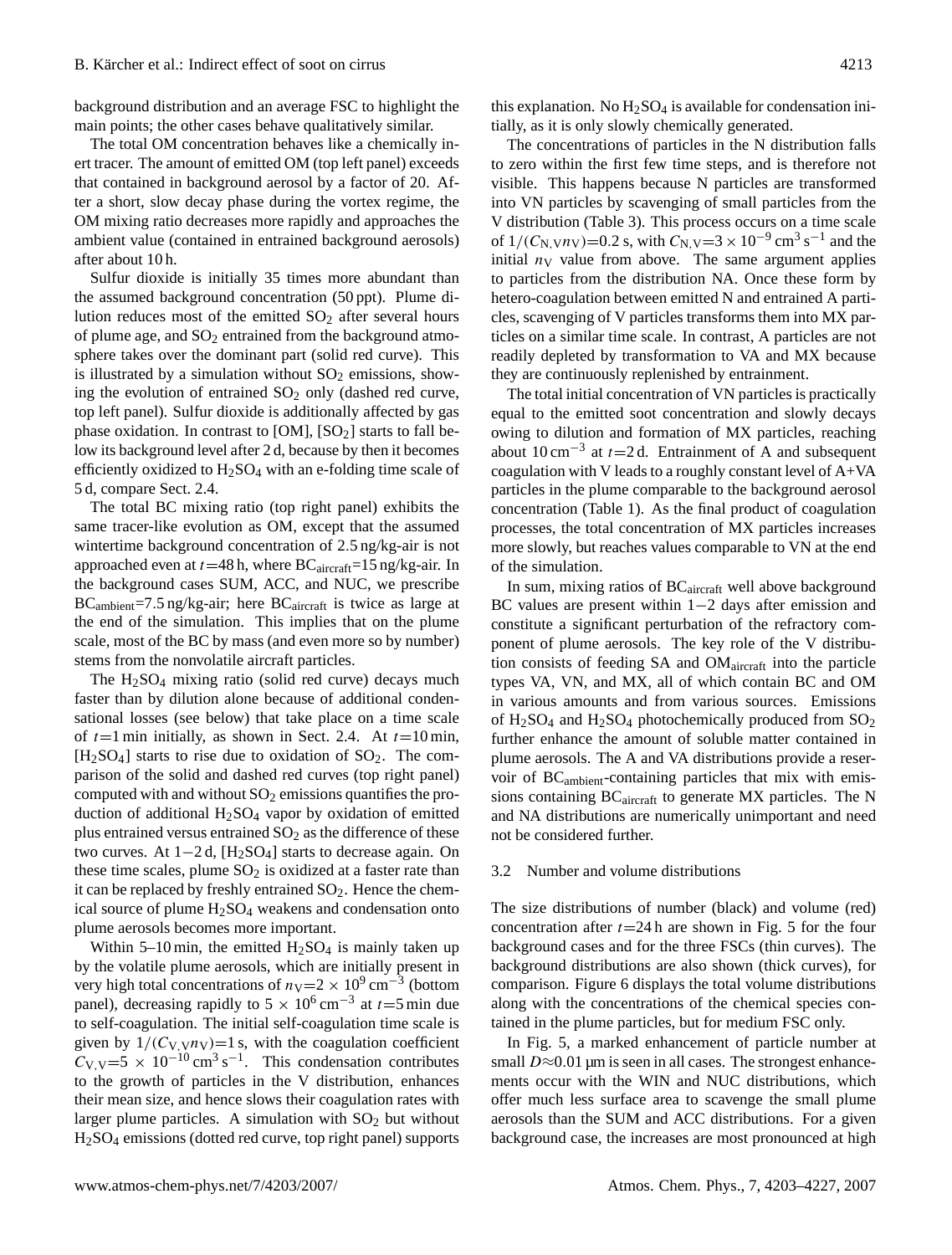

**Fig. 5.** Total number and volume distributions for the four background aerosol cases 24 h after emission for three FSCs. For comparison, the background distributions are shown as thick curves in each panel.

<span id="page-11-0"></span>

<span id="page-11-1"></span>**Fig. 6.** Total and species volume distributions for the four background aerosol cases 24 h after emission for medium FSC.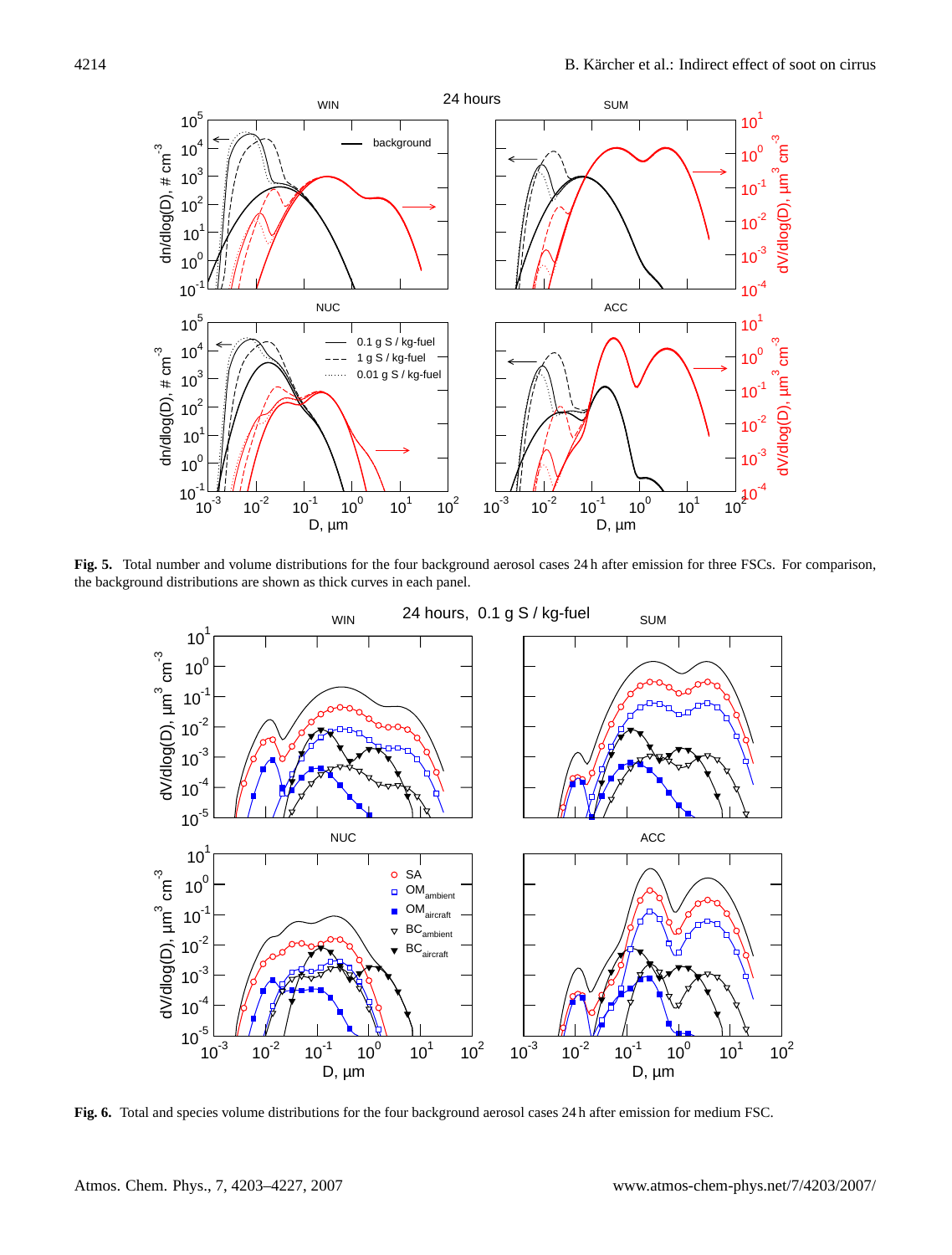



<span id="page-12-0"></span>**Fig. 7.** As in Fig. [6,](#page-11-1) but splitted up into different particle types.

FSC (dashed), indicating that they are caused by the addition of the small, mainly sulfur-containing V particles. The small difference between the medium (solid) and low (dotted) fuel sulfur cases is caused by the presence of OM in the volatile particles, keeping the perturbation high even when the volatile emissions contain only little SA.

The high number of small particles in case NUC reduces the emission particles from the V distribution as efficient as the lower number of larger particles in case WIN, as the rate coefficients for coagulation scavenging scale  $\propto nr^2$  for  $D<0.1$  µm, i.e. in the free molecular regime.

Changes in the background volume concentrations are generally less pronounced. Aircraft-produced SA and OM from the volatile emissions typically produce a further mode in the 0.01−0.1 µm diameter range, which is also obvious from Fig. [6.](#page-11-1) Only in case NUC, the volume is increased also at large sizes (∼5 µm). Figure [6](#page-11-1) shows that this is caused by BC-containing particles from the nonvolatile emissions.

Despite their large number, V particles are not expected to significantly alter cirrus formation because of their very small size and the insensitivity of the homogeneous freezing process to changes in the volatile particle size distribution (Kärcher et al., [2006\)](#page-22-11). However, organics contained in the V (and VA) particles might affect nucleation, as further examined in Sect. [4.2.](#page-15-0)

Figure [7](#page-12-0) repeats this information for individual particle

types (mainly ambient, A+VA; mainly aircraft soot, VN; final mixture MX). All distributions contain various amounts of OM and BC from ambient and aircraft sources, depending on size. The A+VA distributions contain excess OM from aircraft emissions at small sizes. The VN distributions are dominated by BCaircraft and OMaircraft, being the only particle type lacking ambient contributions. The MX distributions show the most complex partitioning between BC and OM from ambient and aircraft sources. The size-dependent distributions of chemical species in different plume particles sheds some light on the complexity of freezing processes possibly causing an indirect aircraft effect on cirrus clouds. We will reiterate this issue in Sect. [4.](#page-13-0)

Our results are consistent with in-situ measurements in the plume near-field, as remarked in Sect. [2.1.](#page-4-1) Several studies have attempted to quantify the regional or global scale particle perturbations due to aircraft emissions based on in-situ observations [\(Fahey et al.,](#page-22-19) [1995;](#page-22-19) [Hofmann et al.,](#page-22-20) [1998;](#page-22-20) [An](#page-21-6)[derson et al.,](#page-21-6) [1999;](#page-21-6) Schröder et al., [2000\)](#page-23-17) and global mod-eling [\(Danilin et al.,](#page-21-7) [1998;](#page-23-18) [Rahmes et al.,](#page-23-18) 1998; Kjellström [et al.,](#page-22-21) [1999;](#page-22-21) [Hendricks et al.,](#page-22-3) [2004\)](#page-22-3). The key results are that aircraft-induced increases in tropospheric sulfate and BCcontaining particles are small by mass but can be significant by number. The perturbation is more important above than below the tropopause owing to the longer residence time of lower stratospheric emissions. Note that besides chemical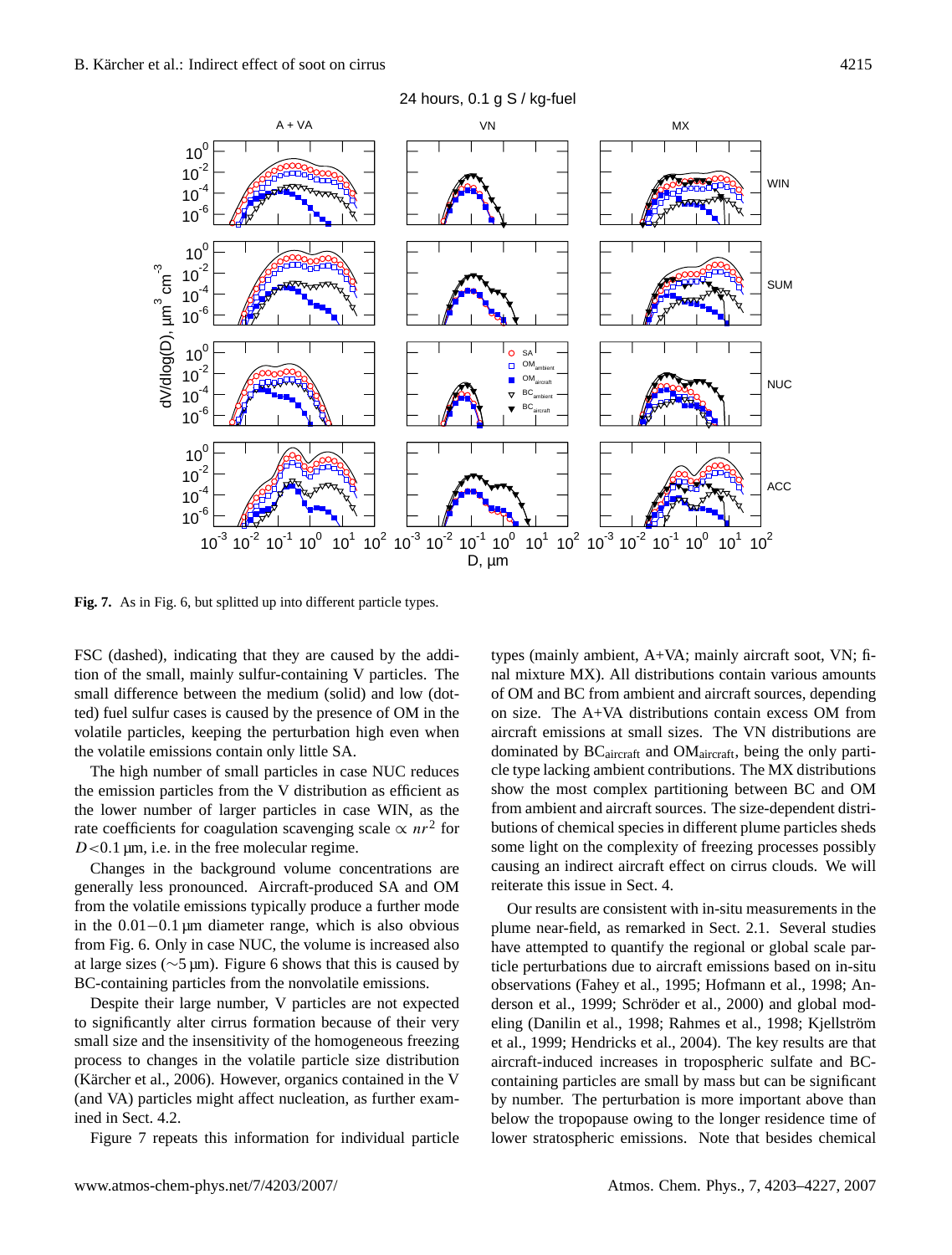composition, the number concentration enhancement is important for the indirect effect on cirrus clouds.

Several issues render a quantification of the far-field perturbation level diffcult, among which are the sparsity of farfield observations, the large variability of upper tropospheric aerosols in the Aitken size range, uncertainties in extrapolating from near-field measurements to larger scales, and the possible presence of clouds that act to strongly reduce the aircraft particle emissions due to efficient scavenging by cloud particles. The results shown in Figs. [4–](#page-7-0)[7](#page-12-0) will be affected by transport and mixing processes before they can be regarded as a realistic regional perturbation. These processes can only be treated within a global model after appropriate parameterization of the plume processes studied in this work.

In sum, emissions from aircraft engines lead to a variety of complex, mixed particles. These particles contain either only volatile components (SA and OM) or volatile and nonvolatile (soot) components. Particle number concentrations and species volume fractions vary between different particle types, and their chemical composition additionally depends on the size. The most complex particle type MX originates from internal mixing with ambient particles. The particle type most closely resembling the original nonvolatile emissions is VN, which is dominated by OM and BC, but also contains significant amounts of SA. The aqueous SA and OM coating of VN particles increases as the plume ages. The combined particle type A+VA represents perturbed ambient aerosols entrained into the plume, while V is the decaying ultrafine, fully soluble component of the emissions.

## <span id="page-13-0"></span>**4 Potential for soot-induced cirrus formation**

To evaluate the potential of aircraft emissions to modify cirrus cloud formation, we need to judge the ice nucleation efficiency of individual particle types in the temperature and humidity range of the aging plume. To put this discussion on a solid basis, we first review the current state of laboratory studies of ice nucleation, then motivate typical cirrus formation scenarios, highlight atmospheric implications, and finally address possibilities to mitigate the indirect effect.

## <span id="page-13-1"></span>4.1 Laboratory studies of ice nucleation by soot particles

Only a few laboratory studies have addressed the ice nucleation properties of soot particles at  $T < 233$  K. To a great extent, most studies have used idealized soot particles of unknown relevance for atmospheric soot. [DeMott et al.](#page-21-8) [\(1999\)](#page-21-8) investigated the ice nucleation ability of BC particles ("lamp black" from Degussa Corporation, Frankfurt/Main, Germany) at 213−233 K using a continuous flow diffusion (CFD) chamber [\(Rogers et al.,](#page-23-19) [1998\)](#page-23-19). Particles were dispersed from soot samples on the vibrating surface of a speaker. The resulting aerosol particles with mean mobility equivalent diameters of about 240 nm (aggregates of primary particles of average size 95 nm) were either directly passed to the CFD chamber or first coated with an approximate monolayer or multilayer of  $H<sub>2</sub>SO<sub>4</sub>$  molecules. The soluble mass fractions were estimated as 0.3% and 2%, respectively, and no size change was detectable by a Differential Mobility Analyzer for the coatings used. The BET specific surface area was stated as  $20 \,\mathrm{m}^2/\mathrm{g}$ ; later experiments using Degussa soot with a much larger surface area of  $420 \text{ m}^2/\text{g}$  showed that these samples were not more ice nucleation active.

The untreated particles and those with monolayer coverage activated ice only at a relative humidity close to water saturation (Fig. [8,](#page-14-0) DS untreated and DS  $H<sub>2</sub>SO<sub>4</sub>$  monolayer). The threshold for ice nucleation by 1% of the particles varied from about 100% relative humidity with respect to water at 233 K to 93% at 213 K. This corresponds to ice saturation ratios,  $S_i$ , of 1.5 and 1.6, respectively. In experiments with multilayer  $H_2SO_4$  coverage (Fig. [8,](#page-14-0) DS  $H_2SO_4$  multilayer) ice nucleation by 1% of the particles occurred at  $S_i$  between 1.55 at 228 K and 1.33 at 213 K. These thresholds are below the homogeneous freezing thresholds of soluble particles [\(Koop et al.,](#page-22-22) [2000\)](#page-22-22) only at  $T < 220$  K. The lower and upper threshold curves are calculated for 1% of the solution particles with radii 1  $\mu$ m and 0.1  $\mu$ m to freeze within 100 s and 1 s, respectively.

From this we conclude that only a multilayer  $H<sub>2</sub>SO<sub>4</sub>$  coverage and cold temperatures render the Degussa soot particles more efficient IN than liquid solution particles. The greater acidic coverage must facilitate greater water uptake, although it is not clear how this increases the ice nucleation efficiency at low temperatures. The mechanism by which ice forms on the soot surface in contact with the aqueous  $H_2SO_4$ layer in the immersion mode remains unknown. For instance, it is not known how thick a layer must be to permit the formation of ice germs by immersion. We point out that for thin (monolayer) coatings, there is no clear distinction between deposition and immersion nucleation modes.

Möhler et al. [\(2005a\)](#page-23-20) used soot particles from a graphite spark generator (GS) for ice nucleation studies at  $T = 185 - 240$  K. These particles had a fractal-like, agglomerate structure with mean mobility equivalent diameters of 70−140 nm and large specific surface areas of  $\sim$ 300 m<sup>2</sup>/g. Untreated GS particles and GS particles coated with  $H_2SO_4$ were used in different experiments in the cloud chamber AIDA of Forschungszentrum Karlsruhe. The coated particles had mean diameters in the range  $90-200$  nm and  $H_2SO_4$ volume fractions between ∼20–80%. Figure [8](#page-14-0) shows the ice nucleation threshold of 0.1−0.3% of untreated GS particles to vary from  $S_i$  values 1.3 at 186 K to 1.4 at 240 K, with minimum values of 1.1 at 215 K. After coating with  $H_2SO_4$ , the onset thresholds range from 1.55 at 185 K to 1.4 at 230 K (Fig. [8,](#page-14-0) GS  $H<sub>2</sub>SO<sub>4</sub>$  coating). These thresholds are significantly higher compared to the untreated GS particles, but still below the homogeneous freezing range.

Between 215 and 220 K, the ice nucleation onsets of DS soot with multilayer  $H_2SO_4$  coverage and  $H_2SO_4$ -coated GS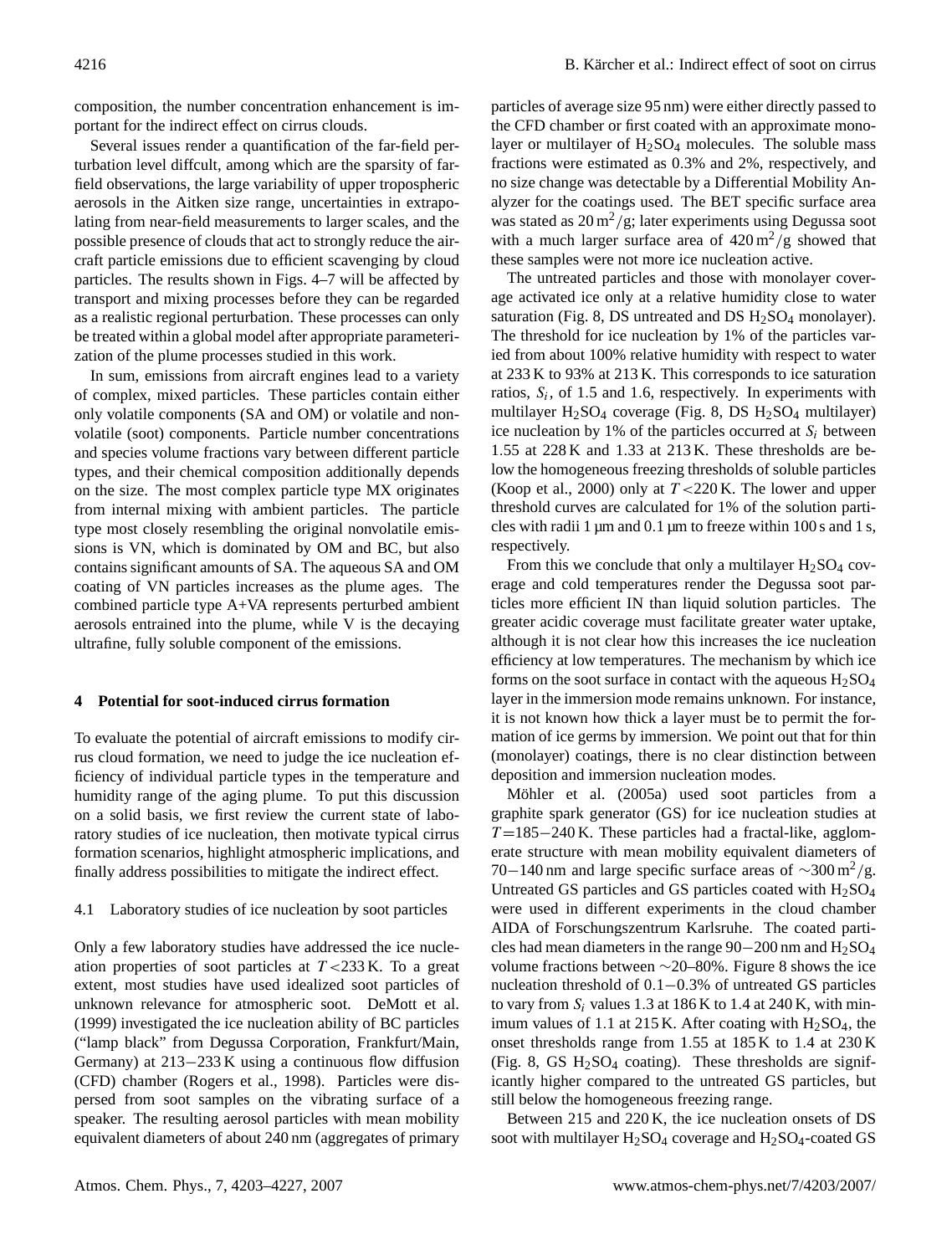

<span id="page-14-0"></span>**Fig. 8.** Summary of threshold ice saturation ratios describing the onset of heterogeneous ice nucleation by soot particles measured in laboratory studies. Threshold ranges are shown for ice nucleation by: 1% Degussa soot (DS) untreated particles, and with H<sub>2</sub>SO<sub>4</sub> monolayer and multilayer coating [\(DeMott et al.,](#page-21-8) [1999\)](#page-21-8); 0.1–0.3% untreated and H<sub>2</sub>SO<sub>4</sub>-coated soot particles (GS) from a graphite spark generator (Möhler et al., [2005a\)](#page-23-20); and 0.1−1% flame soot particles with 16% (FS16) and 40% (FS40) organic carbon content (Möhler et al., [2005b\)](#page-23-21). Also shown is the dashed water saturation curve [\(Murphy and Koop,](#page-23-22) [2005\)](#page-23-22) and the solid curve for the onset of homogeneous freezing of solution particles [\(Koop et al.,](#page-22-22) [2000\)](#page-22-22). The data from Möhler et al. (typical relative uncertainty  $\pm 5$ % for warmer T and  $\pm 10$ % for colder T) and DeMott et al. (maximum relative uncertainty  $\pm 3$ %) are calculated with vapor pressure relationships from [Murphy and Koop](#page-23-22) [\(2005\)](#page-23-22) and [Buck](#page-21-9) [\(1981\)](#page-21-9), respectively.

soot agree with each other. The increasing difference at warmer  $T$  may be caused by differences in coating thicknesses or different surface structures of the DS and GS particles. It is not clear why the  $H_2SO_4$ -coated DS particles show a steeper T -dependence of the nucleation thresholds than the H2SO4-coated GS particles. Regardless, the results for both soot samples suggest that at least at  $T < 225$  K, sulfuric acid coated soot particles of some type are capable of nucleating ice below the homogeneous freezing thresholds.

The causes responsible for the marked difference between the ice nucleation onsets of untreated GS particles and DS particles without coating or with monolayer  $H<sub>2</sub>SO<sub>4</sub>$  coverage are not understood. This difference cannot be caused by instrumental artifacts or measurement uncertainties, but is related to different physical or chemical surface properties of the DS and GS particles. Further laboratory studies are needed to resolve this issue.

In addition to  $H_2SO_4$ , OC in emitted aerosols or contained in ambient aerosols contributes to the chemical composition of the plume particle mixtures. Möhler et al.  $(2005b)$ employed the AIDA to investigate the ice nucleation ability of soot particles with different OC content generated in a

propane burner with different fuel-to-air ratios. At  $T = 207$  K, 0.1−1% of flame soot particles with 16% OC mass content (FS16 in Fig. [8\)](#page-14-0) nucleated ice at  $S<sub>i</sub> \approx 1.45$ , somewhat below the homogeneous freezing thresholds. At the same temperature, ice nucleation onset by flame soot with 40% OC content (FS40 in Fig. [8\)](#page-14-0) was observed at  $S_i=1.5-1.7$ , i.e. close to or slightly above the homogeneous freezing levels. At a peak  $S_i$  of 1.9 very close to water saturation, still fewer than 1% of all soot particles were active as IN. No significant water uptake was observable.

A suppressed IN activity for thicker OC coatings was confirmed recently in similar AIDA experiments using flame soot particles from the same propane burner. At a temperature of 226 K, about 20% of the low OC content particles activated ice at  $S_i=1.1-1.3$ . Increasing the OC content by variation of the flame conditions again markedly suppressed the ice nucleation activity. (More details of these measurements will be published elsewhere.) From these results it is evident that increasing the OC content makes the flame soot particles more hydrophobic and suppresses water condensation and therefore ice nucleation. The hydrophobic nature of high OC content flame soot was also observed in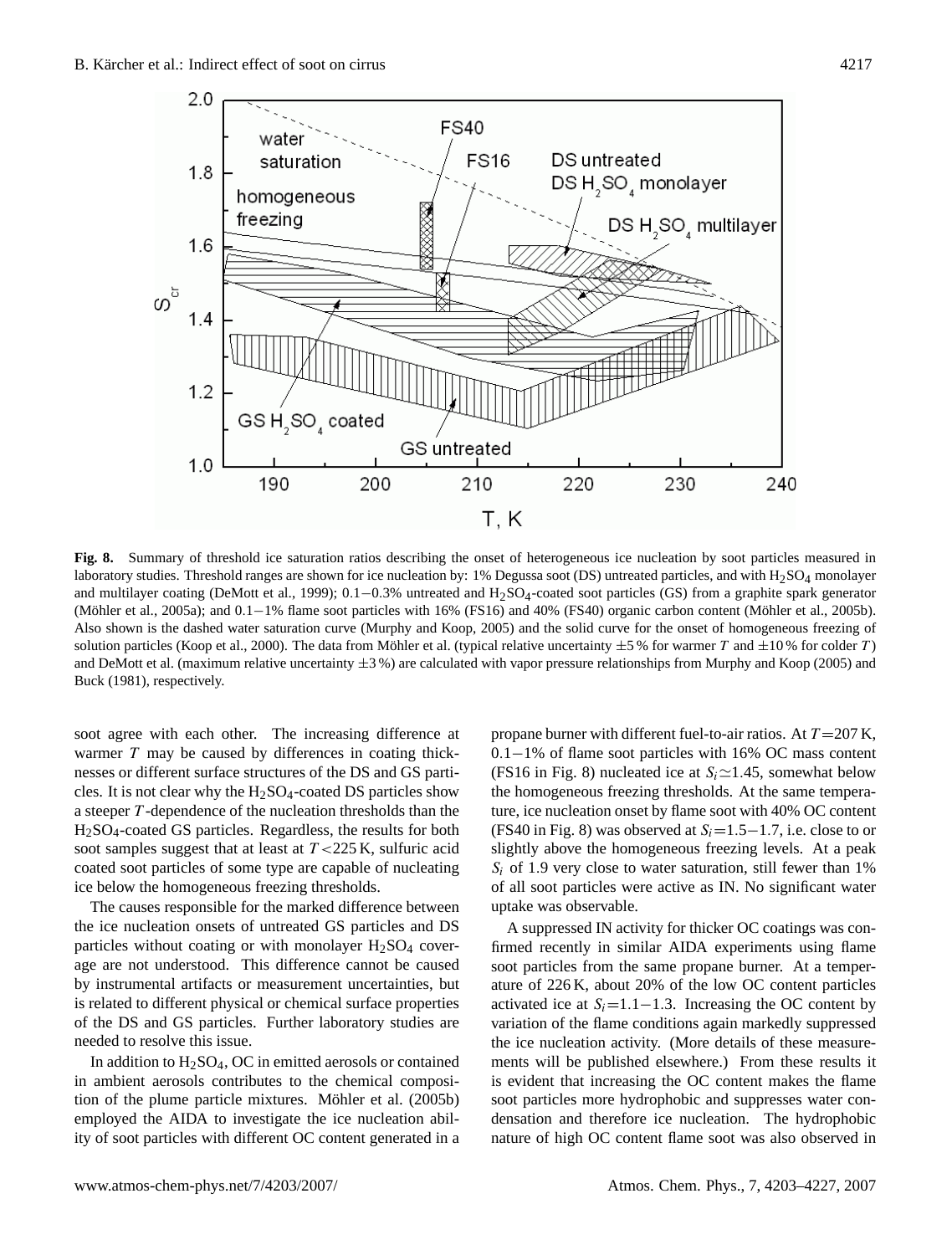experiments between 240−245 K. However, the mere presence of OC may not be an adequate descriptor of hygroscopicity. Instead, the general impact of OC may depend on the nature of the combustion process and fuel, so, for instance, may not be uniform for jet fuel combustion versus biomass burning.

At temperatures above 235 K, recent laboratory studies report little, if any, ice activity of different soot samples [\(Dy](#page-22-23)[marska et al.,](#page-22-23) [2006;](#page-22-23) [Kanji and Abbatt,](#page-22-24) [2006\)](#page-22-24). Only a minor fraction of soot particles acted in the immersion mode after water condensation. The requirement of water saturation at the warmest temperatures is in agreement with the results for DS and untreated GS (Fig. [8\)](#page-14-0), which also show ice nucleation activity only close to or slightly above water saturation. Earlier studies by [DeMott](#page-21-10) [\(1990\)](#page-21-10) showed 0.1% and 1% of acetylene-produced soot particles effective as IN in simulated adiabatically-cooling cloud parcels at 249 K and 239 K, respectively. The studies by [Diehl and Mitra](#page-21-11) [\(1998\)](#page-21-11) and [Gor](#page-22-25)[bunov et al.](#page-22-25) [\(2001\)](#page-22-25) report relatively large number fractions of soot containing droplets to freeze at temperatures as high as 253 K and 268 K, respectively. The latter study did not well document aerosol concentration and size distribution as well as ice particle measurements during the mixing-type cloud chamber experiments. The results from this study at relatively warm temperatures have not been reproduced in more recent studies and so should not be extrapolated to cold cirrus temperatures. [Diehl and Mitra](#page-21-11) [\(1998\)](#page-21-11) investigated the freezing of large water droplets with diameters 0.3−0.8 mm suspended in a vertical wind tunnel. Each droplet probably contained a large number of soot particles, which was not specified. Therefore it is not possible to relate the fraction of frozen droplets to the soot particle number or mass in the droplets. Freezing could have been induced by a minor fraction of the soot particles immersed in the droplet. Again, the results should probably not be extrapolated to cirrus conditions.

We cannot draw a definite conclusion about size effects on heterogeneous ice nucleation. The existing data might indicate a moderate dependence on size for bare particles, with higher nucleation thresholds for smaller particles, but this becomes less clear once the particles are coated with hygroscopic material. In this context, we recall that most aircraftemitted soot particles are actually smaller than 100 nm in diameter (see Sect. [2.1](#page-4-1) and Table [1\)](#page-3-1). To better assess the role of aircraft soot in ice formation, more systematic laboratory studies of ice nucleation by small soot particles are required.

The above discussion of laboratory studies of ice nucleation by soot aerosol particles can be summarized as follows:

(I) In the temperature range 213−233 K, Degussa lamp black soot without coating or with monolayer  $H_2SO_4$  coverage activates ice only above the homogeneous freezing thresholds near water saturation. The same soot particles with multilayer  $H_2SO_4$  coverage show ice nucleation by 1% of the particles below the homogeneous freezing thresholds only below 220 K.

(II) About 0.1−0.3% of soot particles from a graphite spark generator are ice active at low ice saturation ratios ranging from  $1.3$  at  $186K$  to  $1.4$  at  $240K$ , with minimum values of about 1.1 at 215 K. A similar small number fraction of the same particles immersed in aqueous  $H_2SO_4$  show a slightly enhanced ice nucleation onset between 1.55 at 185 K and 1.4 at 230 K before homogeneous freezing could set in.

(III) Flame soot aerosol particles with an OC mass content of 16% showed ice nucleation onset at  $S_i=1.45$  clearly below the homogeneous freezing thresholds at  $T = 207$  K. A recent study extends this finding, indicating that ice nucleation thresholds decrease to values 1.1−1.3 at 226 K for flame soot particles with similar OC content. Increasing the OC content to 40% markedly suppresses the ice nucleation efficiency of flame soot, at least as caused by variations of flame soot generation in the laboratory.

(IV) At temperatures above 235 K, a wide range of ice nucleation activity has been observed for soot particles from various sources. The most recent studies show little, or modest, ice nucleation activity of soot particles in the immersion mode. Some earlier studies that inferred high IN activity for soot aerosols were poorly quantified. Further study is needed to clarify the role of other ice nucleation modes such as contact freezing [\(Sastry,](#page-23-23) [2005\)](#page-23-23).

We have emphasized that more laboratory studies are needed to understand the differences in ice nucleation behavior of soot particles from various sources. Most recent works to be published elsewhere (Koehler et al.,  $2007<sup>1</sup>$  $2007<sup>1</sup>$  $2007<sup>1</sup>$ ; De-Mott et al.,  $2007a^2$  $2007a^2$ ;  $b^3$  $b^3$ ) suggest that there is a range of ice nucleation behaviors at low  $T$  from hydrophobic soot requring water activation for freezing, to moderately IN active. For these extreme case particles, hygroscopicity tends to more ice formation toward the homogeneous freezing limit, or ice nucleation at moderately lower relative humidities.

## <span id="page-15-0"></span>4.2 Ice formation by dust and mixed-phase particles

We briefly summarize findings concerning the ice nucleation ability of mineral dust particles, which are key competitors of soot and liquid aerosols during ice formation in the atmosphere.

It has long been known that mineral dusts can act as efficient heterogeneous IN in a wide range of temperature conditions [\(Pruppacher and Klett,](#page-23-24) [1997\)](#page-23-24). A number of laboratory studies suggest that pure dust particles from various sources including atmospheric samples and appropriate surrogates,

<span id="page-15-1"></span><sup>&</sup>lt;sup>1</sup> Koehler, K., Petters, M. D., DeMott, P.J., et al.: Cloud condensation nuclei activity and ice nucleation ability of selected combustion particles, Atmos. Chem. Phys. Discuss., in preparation, 2007.

<span id="page-15-2"></span> $2$ DeMott, P. J., Petters, M. D., Prenni, A. J., et al.: Cloud activation behaviors of some diesel exhaust particles, J. Geophys. Res., in preparation, 2007a.

<span id="page-15-3"></span><sup>3</sup>DeMott, P. J., Petters, M. D., Prenni, A. J., et al.: Ice nucleation behavior of biomass combustion particles, Atmos. Chem. Phys. Discuss., in preparation, 2007b.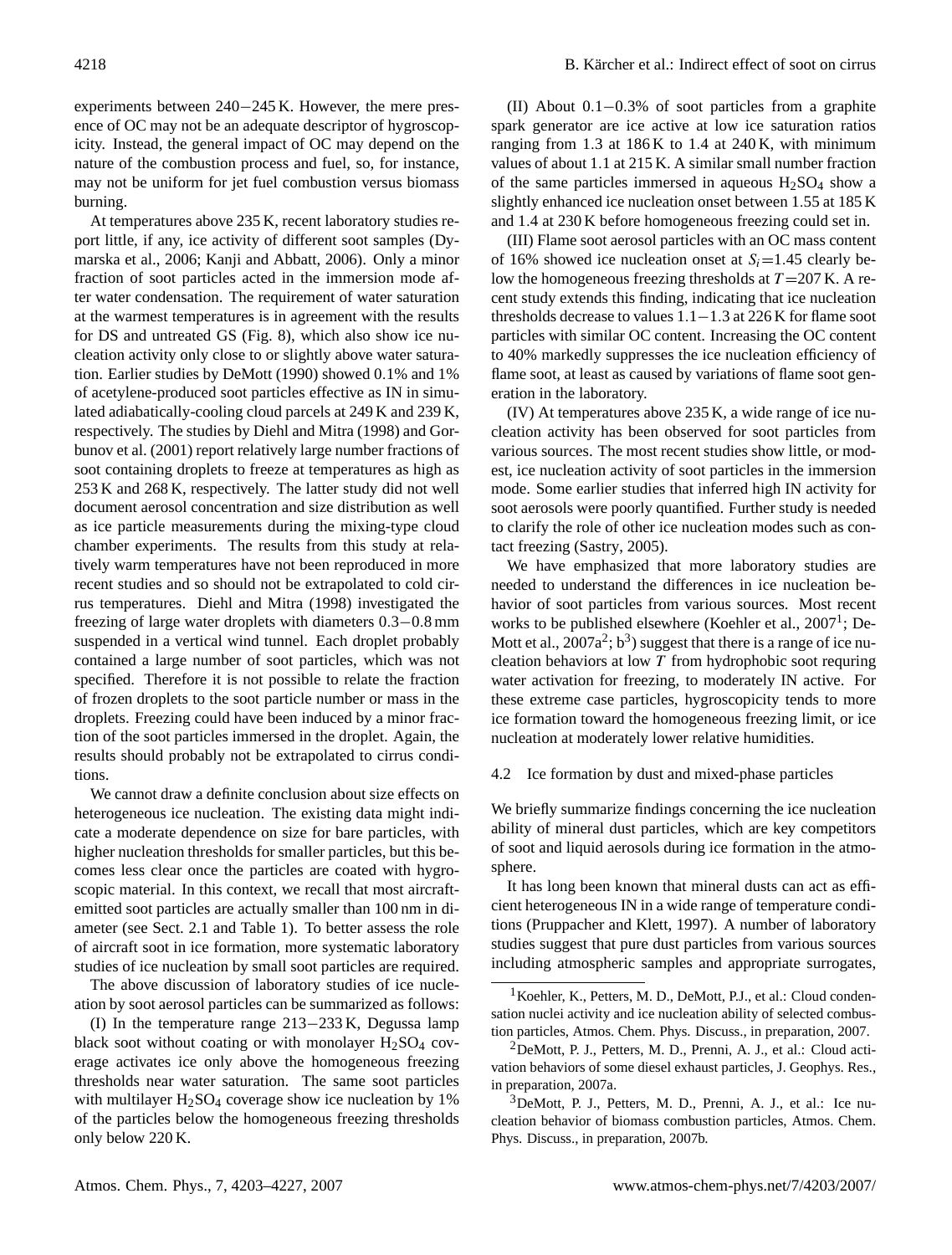clays, and mineral components internally mixed or coated with sulfate and organics, are effective IN [\(Zuberi et al.,](#page-24-11) [2002;](#page-24-11) [Hung et al.,](#page-22-26) [2003;](#page-22-26) [Archeluta et al.,](#page-21-12) [2005;](#page-21-12) Möhler et al., [2006;](#page-23-25) [Knopf and Koop,](#page-22-27) [2006;](#page-22-27) [Kanji and Abbatt,](#page-22-24) [2006\)](#page-22-24).

Evidence from field observations exists that mineral particles, fly ash, and metallic particles far from their source regions may serve at times as IN in cirrus clouds, in some cases also without being associated with significant acidic or other condensed components [\(Heintzenberg et al.,](#page-22-28) [1996;](#page-22-28) [Chen et al.,](#page-21-13) [1998;](#page-21-13) [DeMott et al.,](#page-21-14) [2003;](#page-21-14) [Sassen et al.,](#page-23-26) [2003;](#page-23-26) [Cziczo et al.,](#page-21-15) [2004;](#page-21-15) [Twohy and Poellot,](#page-24-12) [2005;](#page-24-12) [Richardson](#page-23-27) [et al.,](#page-23-27) [2007\)](#page-23-27). These IN components are disproportionally enriched in these components in total aerosols, whose overall chemical composition is dominated by sulfates and organics. At the same time, some of these field measurements suggest that soot, while apparently being present as IN across the tropospheric temperature regime, constitute only a minor fraction in apparent IN.

As a general conclusion from the above-mentioned laboratory studies, we note that the onset ice saturation values for heterogeneous nucleation on dust particles are often seen to be as low as  $S_i=1-1.25$  in cirrus conditions, but  $S_i=1.3-1.4$  for 200 nm diameter Asian dust particles and  $S_i=1.35-1.5$  for kaolinite and montmorillonite immersed in super- $\mu$ m aqueous (NH<sub>4</sub>)<sub>2</sub>SO<sub>4</sub> droplets has also been reported. Perhaps not surprising, and similar to some soot samples, dust particles and their surrogates often nucleate ice over a range of  $S_i$ -values (∼10–20%), which can be attributed to different nucleation characteristics of individual particles contained in the various samples. Particle size effects in heterogeneous ice formation are noted [\(Archeluta](#page-21-12) [et al.,](#page-21-12) [2005\)](#page-21-12), with larger particles  $(>100 \text{ nm})$  causing ice nucleation at lower  $S_i$  than smaller particles in the same temperature range. Dust particles do not always appear to be good IN depending on their surface conditions. So far, only few studies have examined the effect of coatings on dust-induced ice nucleation.

While the homogeneous freezing process involving supercooled liquid particles appears to be quite well understood [\(Koop et al.,](#page-22-22) [2000;](#page-22-22) Möhler et al., [2003;](#page-23-28) [Haag et al.,](#page-22-29) [2003b;](#page-22-29) [Abbatt et al.,](#page-21-16) [2006\)](#page-21-16), uncertainties remain concerning the formation of crystalline organic and inorganic phases within partially soluble aerosols such as ammonium sulfate and certain organics, in particular oxalic acid [\(Zuberi et al.,](#page-24-13) [2001;](#page-24-13) [Abbatt et al.,](#page-21-16) [2006;](#page-21-16) [Zobrist et al.,](#page-24-14) [2006;](#page-24-14) [Shilling et al.,](#page-24-15) [2006;](#page-24-15) [Beaver et al.,](#page-21-17) [2006\)](#page-21-17). In several cases, ice formation in mixedphase particles is observed to compete with deliquescence of crystalline solids at low supersaturations  $(S_i - 1 < 0.4 - 0.5)$ . This could bring about more complicated pathways to form cirrus than by fully insoluble IN alone. Depending on the exact chemical composition of the liquid phase, these freezing pathways might apply to the V and VA particle types. Because organics appear to be ubiquitous in liquid particles (cf. Sect. [2.1.2\)](#page-5-1), this constitutes an important uncertainty in assessing the atmospheric soot effect on cirrus.

## <span id="page-16-0"></span>4.3 Cirrus formation scenarios

Next, we outline the conditions in which soot particles from aircraft might alter cirrus microphysical properties.

In Fig. [9](#page-17-0) we present results from a physically-based parameterization scheme for cirrus formation from multiple aerosol types in adiabatically rising air parcels (Kärcher [et al.,](#page-22-11) [2006\)](#page-22-11). This scheme has originally been designed for use in global models and validated against detailed numerical simulations. Despite a number of underlying simplifications, its results are quantitatively reliable and robust. Note that the assumption of single threshold values for IN is an idealization, as real IN might nucleate ice over an extended range of ice saturation ratios.

Figure [9](#page-17-0) shows the total number densities of ice crystals,  $n_i$ , as a function of soot particle number density,  $n_s$ . Besides  $n<sub>s</sub>$ , several other crucial parameters are varied in these calculations: (i) the vertical wind speed,  $w$ , ranging from purely synoptic uplift (top panel) via mean values typically observed on the mesoscale (middle panel) to lee wave or convective forcing (bottom panel); (ii) the abundance of mineral dust particles as indicated by the legends, with concentrations  $n_d$  rising with w; and (iii) the threshold saturation ratios  $S_{cr}$  for ice nucleation by the soot particles as given at the top of the figure, whereby the highest value is below but close to the homogeneous threshold. The number size distribution of liquid  $H_2SO_4/H_2O$  particles and the assumed sizes of dust and soot particles are given in the figure caption. The results are insensitive to variations of the liquid particle properties. The choice of IN sizes is guided by the fact that the ice-active particle population is mainly found in the size range above  $\sim 100$  nm in atmospheric observations [\(DeMott et al.,](#page-21-14) [2003;](#page-21-14) [Richardson et al.,](#page-23-27) [2007\)](#page-23-27) and that soot particles from combustion are typically smaller than soil-derived dust particles.

Dust and soot particles are assumed to be monodisperse. This captures their main effects and the poor knowledge about their atmospheric size distributions does not warrant more details to be included in this type of simulations.

In all panels in Fig. [9,](#page-17-0) the black curves denote the dependence of  $n_i$  versus  $n_s$  without interference by dust particles. In the limit of small  $n_s$ ,  $n_i$  arises exclusively from homogeneous freezing of liquid particles, and soot does not play any role in ice formation. The number of ice crystals formed by homogeneous freezing increases from  $0.05 \text{ cm}^{-3}$  to  $10 \text{ cm}^{-3}$ when the updraft speed increases from  $5 \text{ cm/s}$  to  $100 \text{ cm/s}$ , highlighting the sensitive dependence of  $n_i$  on the cooling rate. Increasing  $n_d$  in this limit (from black *via* blue to red curves) decreases  $n_i$  roughly by a factor of 2 (blue curves) and 5 (red curves) in each panel. These early formed ice crystals enhance the  $H<sub>2</sub>O$  losses due to depositional growth, and thereby reduce the rate of increase of supersaturation, which causes fewer liquid particles to freeze homogeneously.

This indirect aerosol effect in cirrus clouds appears when one type of IN is added to a liquid aerosol population. Because  $n_i$  decreases when IN are added (in contrast to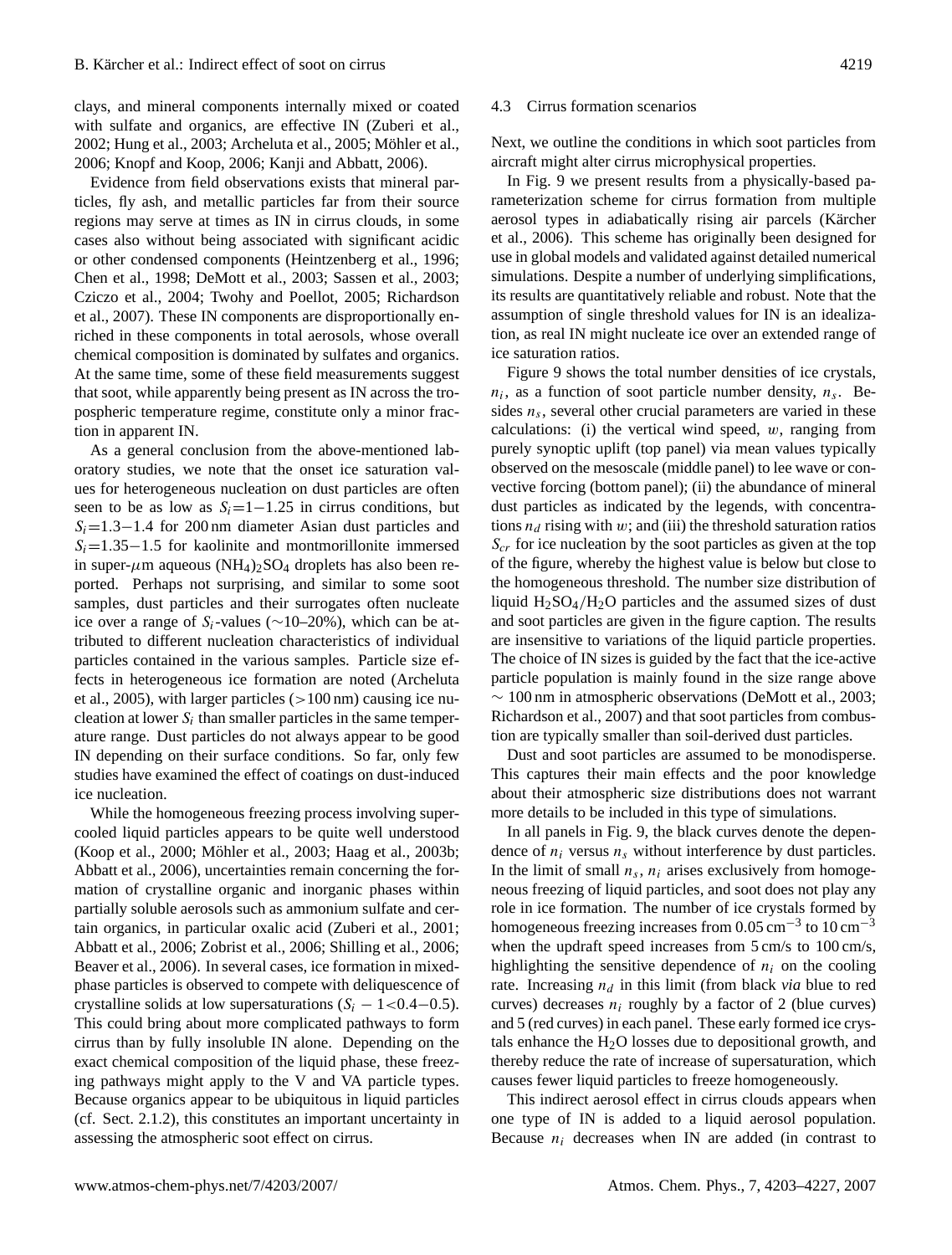

<span id="page-17-0"></span>**Fig. 9.** Calculated total number density of nucleated ice crystals as a function of assumed soot particle number density. The curves result from competition of three particle types during ice formation in adiabatically rising air parcels. The ice nucleation thresholds of these particle types are given at the figure top. Results are shown for updraft speeds of 5 cm/s (top panel, synoptic-scale vertical wind, no variability in mesoscale vertical air motions), 25 cm/s (middle panel, corresponding to typically observed background mesoscale temperature fluctuations), and 100 cm/s (bottom panel, representative for strong updrafts in orographic waves or near convection). The air parcels start rising at 250 hPa and 220 K at ice saturation and contain mineral dust particles with concentrations noted in the legends, a wide range of soot particle concentrations  $n_s$  as indicated, and 500 cm<sup>-3</sup> lognormally distributed aqueous H<sub>2</sub>SO<sub>4</sub> particles with  $D=100$  nm and  $\sigma=2$ . Dust and soot particles are assumed to be monodisperse with diameters of 400 nm and 200 nm, respectively. The two arrows in the middle panel indicate the range of number concentrations of BC-containing type MX and VN particles typical for far-field plume ages up to 2 days from Fig. [4,](#page-7-0) assuming that 1% of those are active IN. As for the concentration units, we note that  $1 \text{ cm}^{-3} = 10^3 \text{ L}^{-1}$ .

increased cloud droplet number caused by enhanced cloud condensation nuclei in liquid clouds), we have previously called this a negative Twomey effect (Kärcher et al., [2006\)](#page-22-11). Satellite observations of polluted aerosol and cloud properties over the Indian Ocean lend support for the existence of a negative Twomey effect in the atmosphere [\(Chylek et al.,](#page-21-18) [2006\)](#page-21-18).

In our scenarios, dust particles are the most efficient IN, nucleating ice at  $S_{cr}$ =1.1. Their highest concentrations in Fig. [9](#page-17-0) have been chosen such that homogeneous freezing still occurs at any given  $w$  in the limit of small  $n<sub>s</sub>$ . Upon increasing  $n<sub>s</sub>$ , soot particles exert an additional negative Twomey effect by nucleating ice at  $S_{cr}$ =1.3, 1.45, 1.5 (dashed, solid, dotted curves). These ice crystals add to the preexisting crystals originating from the dust IN and amplify the negative Twomey effect. The soot effects would be larger than discussed below, if soot particles were better IN than assumed here.

The ice concentration  $n_i$  falls as soon as  $n_s$  exceeds a certain limit, which depends on  $w$ ,  $n_d$ , and the S<sub>cr</sub>-values of soot. For example, in a mesoscale updraft with  $w=25$  cm/s,  $n_s$  must exceed ~10 L<sup>-1</sup> for  $n_d$ =10 L<sup>-1</sup> and S<sub>cr</sub>=1.45. This  $n<sub>s</sub>$ -limit increases with increasing w (to counteract a larger cooling rate) and  $S_{cr}$  (to compensate less efficient IN activity), and it decreases with increasing  $n_d$  (to still allow homogeneous freezing to eventually take place).

Upon increasing the soot concentrations above these  $n_s$ limits, we enter a regime in which  $n_i$  rises in proportion to the available  $n<sub>s</sub>$ . All curves collapse to a single relationship irrespective of  $n_d$  and  $S_{cr}$ . Further increasing  $n_s$  leads to constant  $n_i$ . In this asymptotic case, the final  $n_i$  is determined by the number of soot particles that nucleate ice at any given  $w$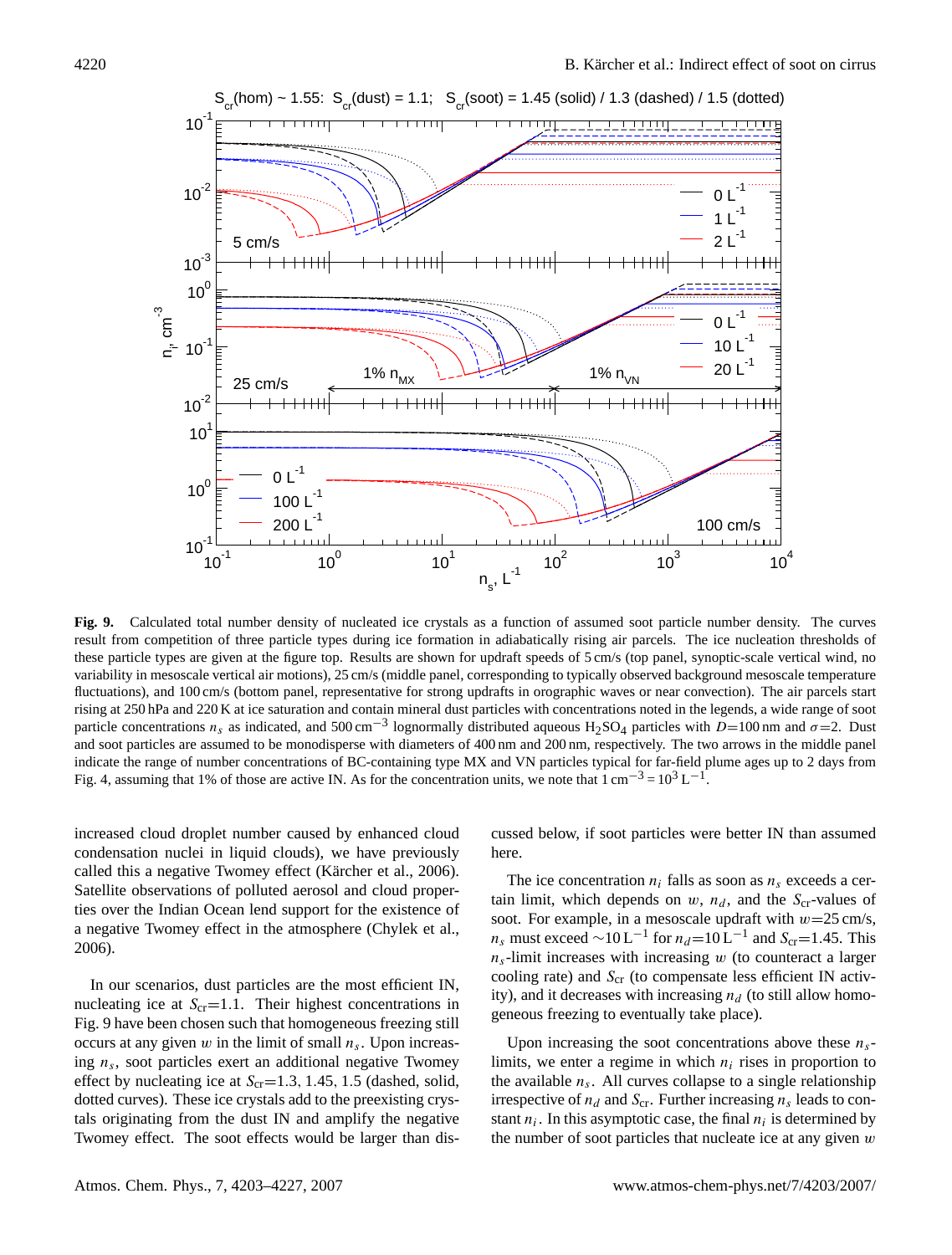and is slightly higher (within a factor 2) than  $n_i$  formed for the smallest  $n<sub>s</sub>$ -values. Hence, adding a large number of soot particles leads to a traditional Twomey effect that increases the number of cloud particles, but which is typically weaker than the negative Twomey effect occurring at intermediate values of  $n_s$ .

## <span id="page-18-0"></span>4.4 Atmospheric implications

We now relate the laboratory measurements to our model results and evaluate conceivable cirrus changes. We use the soot concentration  $n_s$  as a synonym for either  $n_{\text{MX}}$  or  $n_{\text{VN}}$ , depending on which soot particle type actually nucleates ice in the plume. Here,  $n_{\text{MX}}$  stands for concentrations of ambient particles modified by aircraft BC emissions; the iceactive population  $(D>100 \text{ nm})$  consists of immersion nuclei, in which BC cores are surrounded by large masses of soluble OM and SA, and water, as inferred from the species volume fractions shown in Figs. [6](#page-11-1) and [7.](#page-12-0) Further,  $n_{VN}$  are the number densities of original soot emissions modified by scavenged soluble matter; in these particles, the BC cores dominate the overall volume, and the initially small volume fraction of soluble OM and SA increases only slowly with time. The values  $n_{\text{MX}}$  and  $n_{\text{VN}}$  typically differ by two orders of magnitude, as can be inferred from Fig. [4.](#page-7-0) These concentration ranges are repeated in Fig. [9](#page-17-0) as double arrows, assuming that 1% of them actually nucleate ice. This ice-active fraction is uncertain, but 1% is consistent with the onset of ice nucleation often measured in the laboratory (Sect. [4.1\)](#page-13-1).

Referring to Fig. [8,](#page-14-0) the soot particles with  $S_{cr}$ -values above the homogeneous freezing range would not actively participate in cirrus formation, but could still influence the number of BC inclusions within ice crystal residues. Once these ice crystals evaporate and release their soot cores, it is possible that the cores facilitate ice formation in a subsequent nucleation event by lowering the supersaturation threshold to form ice again (preacitvation). The mechanism of preactivation is poorly understood both theoretically and experimentally [\(Hobbs,](#page-22-30) [1974\)](#page-22-30) and has previously been identified as being potentially relevant for dust [\(Knopf and Koop,](#page-22-27) [2006\)](#page-22-27).

It is neither known how individual soot particle inclusions combine upon core release (i.e., fractionate into smaller pieces or aggregate into larger clusters) nor whether atmospheric soot particles including those from aircraft show preactivation effects. Owing to the fractal-like morphology of soot particles, it is possible that their ice nucleation efficiency may be affected by water-filled micropores even in water-subsaturated conditions due to a negative curvature effect [\(Suzanne et al.,](#page-24-16) [2003\)](#page-24-16). In this context, the formation of short-lived contrails (in a subsaturated atmosphere) may be of special relevance, because soot particles experience water supersaturations and the resulting droplets freeze when forming contrails (Kärcher et al., [1996\)](#page-22-6).

Our discussion in Sect. [4.3](#page-16-0) has shown that soot particles with  $S_{cr}$ -values below the homogeneous freezing curve are

capable of modifying cirrus properties, even if they are relatively poor IN ( $S_{cr} \geq 1.3$ ). At a given cooling rate, the magnitude of the soot effect is mainly governed by the ratio  $(n_s/n_d)$  and the range of S<sub>cr</sub>-values for soot IN. With the help of Figs. [8](#page-14-0) and [9,](#page-17-0) we infer two main possibilities which can be summarized as follows.

(A) VN particles initiate ice formation at rather high  $n<sub>s</sub>$  > 100 L<sup>-1</sup>, requiring soot particles with thin surface coatings acting as IN. This might lead to a slight increase (factor 2 at most) in  $n_i$  for low to medium vertical wind speeds. At very high  $w, n_i \propto n_s$ , likely accompanied with a slight decrease of  $n_i$  relative to homogeneous freezing except for very high concentrations of mineral dust IN.

(B) MX particles lead to ice formation at relatively low  $n_s$ <100 L<sup>-1</sup>, implying that the ice-forming soot particles have a sufficiently thick surface coating or are immersed within large, liquid aerosol particles. This range of  $n<sub>s</sub>$ concentrations might lead to significant reductions in  $n_i$  (factor 2−5), particularly for the commonly observed mesoscale range of  $w$ , including large portions of the contiguous synoptic and orographic/convective scales.

These two scenarios are expressed with the caveat that the ice nucleation efficiency of very small (<100 nm) soot particles has not been fully explored experimentally and that most aircraft-induced soot particles are indeed of such small sizes at emission and remain so in the plume, because selfcoagulation is slow.

We add three remarks to better judge our inferences.

First, dust particles are assumed to be very good IN to maximize their impact. If we assumed that dust particles were less perfect IN, then their concentrations would have to be higher than noted in Fig. [9](#page-17-0) in order to exert similar effects on  $n_i$ . In this context, we note that in upper tropospheric background conditions, up to few tens of heterogeneous IN per liter of air is a realistic order of magnitude [\(DeMott et al.,](#page-21-14) [2003;](#page-21-14) [Haag et al.,](#page-22-31) [2003a;](#page-22-31) [Richardson et al.,](#page-23-27) [2007\)](#page-23-27), but up to a few hundered IN per liter have been observed in polluted air masses with substantial air traffic [\(Rogers et al.,](#page-23-19) [1998\)](#page-23-19). If the IN concentrations are even higher, as it is possible in aging aircraft plumes, then they might dominate ice formation even at relatively high updraft speeds [\(DeMott et al.,](#page-21-5) [1997;](#page-21-5) [Gierens,](#page-22-32) [2003\)](#page-22-32), as noted above under (A).

Second, dust particles could be present in a fraction of the ambient particle populations A and VA, or included in A as external mixtures. For simplicity, we ignored a possible presence of ice-active dust in MX particles. In addition, we did not consider possible heterogeneous nucleation induced by crystalline phases in OM+SA mixtures as described in Sect. [4.2,](#page-15-0) because virtually nothing is known about their atmospheric relevance. If we included both, MX particles containing dust as effective IN and mixed phase organic/inorganic plume particles nucleating ice on their own, then the effect of soot aerosols on cirrus formation would be smaller than quantified above.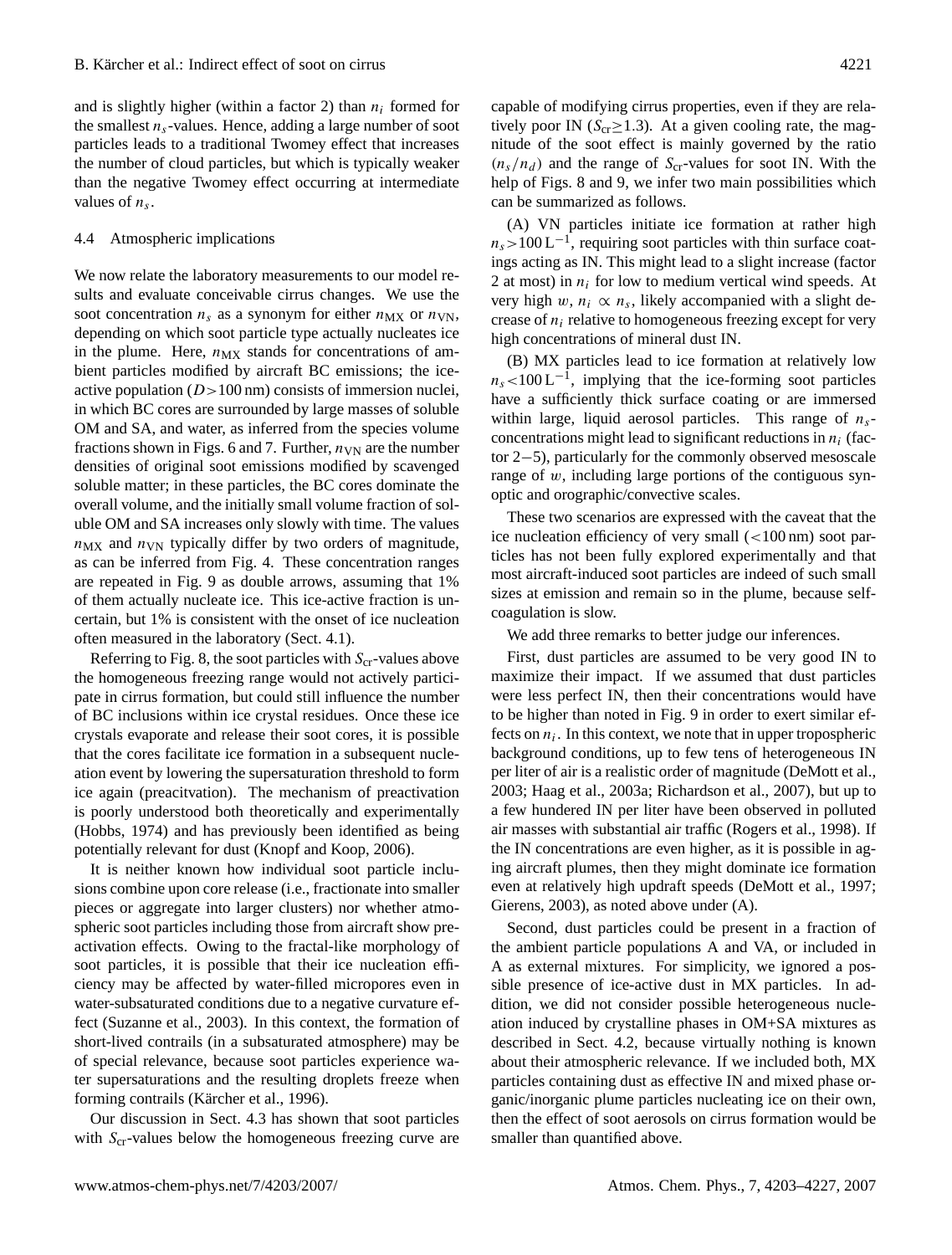Third, the magnitude of the indirect aerosol effects is maximized in idealized parcel simulations without consideration of sedimentation and variability in vertical wind speed, relative humidity, and other parameters. This has been demonstrated by including these effects in more complex simulations (Haag and Kärcher, [2004\)](#page-22-33). In these simulations, the basic trends discussed above have been confirmed in principle, but the magnitude of changes seen in probability distributions of  $n_i$ , ice water content, effective radius, and cirrus cloud cover are somewhat weaker.

Closer inspection of Fig. [8](#page-14-0) allows further potential implications about the soot-induced, indirect effect on cirrus to be drawn. The ice nucleation efficiency of GS particles maximizes between 215−225 K, a regime including mean upper tropospheric temperatures where aircraft contrails frequently form. If real jet engine soot particles behaved like the GS particles, then the indirect effect triggered by VN particles would not (often) occur in the presence of contrail cirrus, despite their high efficiency to act as IN. This is plausible because the high ice crystal number concentrations in contrail cirrus will drive ice saturation ratios close to unity.

However, outside of but near the contrail plumes, MX particles that have interacted with ambient aerosols at earlier times and then behave like the GS particles could trigger additional ice formation. In aircraft corridors, this mechanism might lead to a diffuse background of thin cirrus sheets embedded in clusters of contrail cirrus. Scenes that are compatible with this hypothesis are frequently seen in satellite observations (H. Mannstein, personal communication, 2006).

We take the comparison with GS particles a step further and increase T beyond 225 K. Contrails then form less and less frequently, so that, on average, the indirect effect from MX and/or VN particles can dominate under favorable conditions, even when soot nucleation thresholds rise with increasing  $T$ , as for the GS particle samples shown in Fig. [8.](#page-14-0) Note that, at least for GS particles and unlike for  $T < 225$  K, the role of  $H_2SO_4$  coatings is less important at high  $T$ .

If VN or MX particles behaved like the FS particles shown in Fig. [8,](#page-14-0) then their indirect effect would be negligible around 205 K, similar to DS particles with small or no coating above 220 K. More recent results from AIDA measurements (not shown) indicate substantially lower FS nucleation thresholds at higher  $T$  (226 K), a similar trend the coated DS particles exhibit with decreasing  $T$ . At least for the FS particle samples, organic-rich coatings of order 40% by mass would effectively shut off ice nucleation below homogeneous freezing. However, as stressed in Sect. [4.1,](#page-13-1) our present knowledge about the effects of coatings and particle size on ice nucleation is insufficient to draw a final conclusion.

<span id="page-19-1"></span>4.5 Possible mitigation options regarding aviation effects

The VN and MX particles are directly affected by SA and OM emissions and are the key targets for mitigation strate-

gies aimed at minimizing the aircraft soot-induced indirect effect on cirrus.

Based on our calculations (Fig. [9\)](#page-17-0), a decrease in the soot number emission index (i.e.  $n_{\rm VN}$ ) will not substantially change our conclusions expressed as scenario (A) in Sect. [4.4,](#page-18-0) unless this decrease is substantial  $(>90\%)$ . Even in such a case, this might only increase the importance of scenario (B) at the expense of scenario (A) inasmuch as  $n_{\rm VN}$ and  $n_{\text{MX}}$  then become comparable.

Based on the laboratory works, an increase in condensable organic emissions will increase the organic coating of VN particles, making them less ice-nucleation active. Current OC volume fractions on VN particles are low at emission (∼4%, Table [1\)](#page-3-1) and in the plume after 24 h (of order 10%, Fig. [7,](#page-12-0) middle panel). (Mass fractions are roughly 1.5 times lower.) This implies that a large (perhaps more than five- to tenfold) increase in the OC emission index is probably required to effectively shut off ice nucleation on most of the VN particles. Current OC emissions mainly affect the upper tropospheric background aerosol in the Aitken mode in some cases (Figs. [5-](#page-11-0)[7\)](#page-12-0), but such a dramatic enhancement of OC emissions would generally modify the plume and background aerosols, with unknown effects on atmospheric chemistry and cloud formation.

We stress again that this would only hold under the premise that real aircraft soot cores in VN particles behave like the flame soot particles studied in the laboratory. Therefore, the above option to increase OC emissions must not be viewed as a recommendation.

We feel unable to address options to mitigate the iceforming efficiency of MX particles based on available evidence. Figure [7](#page-12-0) (right panel) demonstrates that MX particles show a very complex, size-dependent partitioning between BC and OM from ambient and aircraft sources. If ice nucleation was triggered by the aircraft component, then minimizing the BC number emissions could help reduce the indirect effect caused by MX particles. Note that because of the high variability of background aerosol, it would be very difficult to accurately quantify the efficiency of such a mitigation strategy. Specifically, it is conceivable that the ambient BC and OM components (besides other possible IN) cause an indirect effect on their own, in which case we would expect a high geographical and seasonal variability of resulting cirrus modifications. The conflicting laboratory evidence concerning the role of acidic  $H_2SO_4$  coatings on VN particles (GS versus DS particles in Fig. [8\)](#page-14-0) does not enable us to formulate a mitigation option with respect to changes in the fuel sulfur content.

## <span id="page-19-0"></span>**5 Conclusions**

In this study, we have investigated the role of soot aerosols in cirrus cloud formation with a combination of processoriented modeling and evaluation of laboratory results of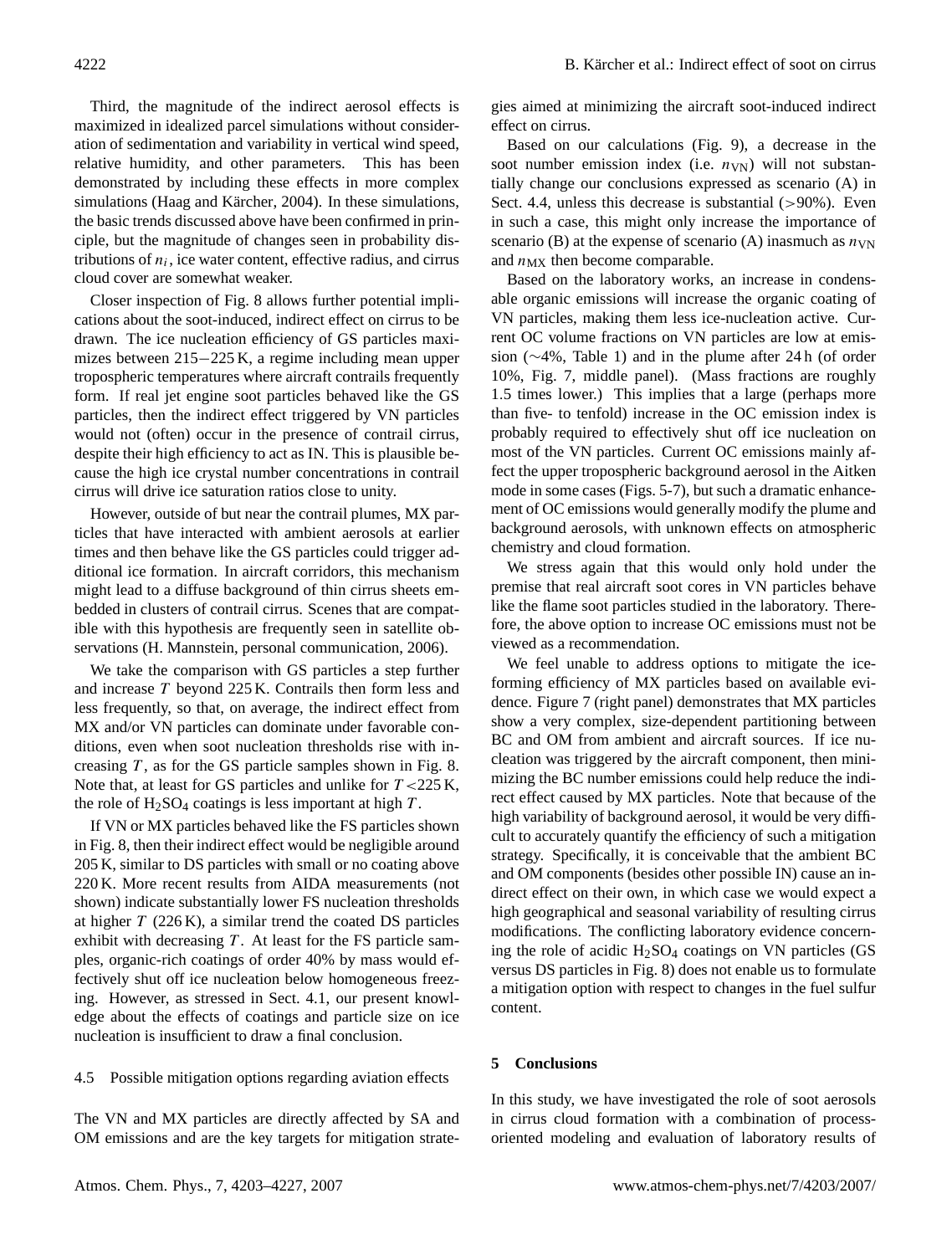| uncertainty                                                     | type | priority | section  |
|-----------------------------------------------------------------|------|----------|----------|
| lack of direct in-situ observations                             | exp  | high     | 1.2, 5   |
| use of repesentative soot in laboratory studies                 | exp  | high     | 4.1      |
| impact of OC versus SA in ice nucleation (incl. liquid phase)   | exp  | high     | 4.1      |
| size distribution of and speciation of OM in soot particles     | exp  | high     | 2.1      |
| preactivation after contrail dissolution                        | exp  | high     | 4.4      |
| frequency of ice supersaturation                                | mod  | high     | 1.1      |
| separation of dynamical and aerosol effects in cirrus formation | exp  | high     | 1.2      |
| basic understanding of heterogeneous ice nucleation             | exp  | medium   | 4.1, 4.2 |
| aerosol representation in global models                         | mod  | medium   | 5        |
| ambient $SO2$ concentrations                                    | mod  | low      | 2.4, 2.5 |
| plume dilution history                                          | mod  | low      | 2.2.     |
| soot particle coagulation rates                                 | mod  | low      | 2.5      |
|                                                                 |      |          |          |

<span id="page-20-0"></span>**Table 4.** Summary of uncertainties associated with the impact of soot particles on cirrus clouds in priority order. Abbreviations 'exp' and 'mod' indicate that the identified uncertainty is mainly relevant for experimental or modeling work, respectively.

heterogeneous ice nucleation. Because of the renewed debate about the climate impact of aviation and the possible prevalence of aircraft soot emissions in flight corridors, emphasis was put on the factors controlling ice formation in dispersing aircraft plumes in competition with ice-forming particles from other sources.

The key findings of this work have already been summarized at the end of Sects. [3.1,](#page-9-1) [3.2,](#page-10-0) and [4.1](#page-13-1) (points (I)-(IV)). Conceivable cirrus changes caused by soot emissions have been highlighted in Sect. [4.4](#page-18-0) (scenarios (A) and (B)) and potential mitigation options noted Sect. [4.5.](#page-19-1) The various uncertainties associated with the impact of soot particles on cirrus are collected in Table [4,](#page-20-0) providing a convenient point of focus for researchers who like to consider how to proceed to reduce these uncertainties.

Perhaps the largest problem in estimating the indirect effect of soot aerosols on cirrus is the lack of direct atmospheric observations together with the fact that most laboratory studies employed idealized soot samples of unknown atmospheric relevance. Effects of coatings and particle size on the ice nucleation efficiency have not been fully explored. It is possible that real atmospheric soot particles exhibit a wide range of ice nucleation activities, depending on their source and atmospheric aging processes. It seems likely that this range is narrower for aircraft-induced soot particles, the number, size, and chemical composition of which are relatively (but possibly not sufficiently) well defined. In this context, it is important to point out that the few atmospheric observations available to date suggest that soot constitutes only a minor fraction in apparent IN throughout the troposphere.

The inclusion of indirect aerosol effects in global models is at its infancy. As a first step, using well defined yet idealized assumptions about ice nucleation thresholds of various IN types in parameterization schemes that track the competition between different IN during cirrus formation, global parametric model studies of indirect effects of soot and dust aerosols appear to be feasible in the near future. This can be achieved even without a detailed theoretical understanding of heterogeneous ice nucleation. More substantial progress in parameterizing heterogeneous ice nucleation rates requires a better understanding of basic mechanisms leading to the formation of ice germs on real IN surfaces, besides more laboratory studies in which particle sizes and coatings, ice-active particle fractions, and other parameters are varied systematically.

However, we are far away from realistically modeling the coupling between direct (contrail cirrus) and indirect (sootinduced cirrus) aviation effects on high cloudiness as outlined in Sect. [1.1.](#page-1-0) Meanwhile, process studies of the present type could be extended with a cirrus model and then used to study the indirect effect of soot emissions on cirrus nucleation in isolation, once we know how to treat ice nucleation in the various aerosol types that build up in the plume as a function of time. Such efforts should be complemented by coordinated atmospheric observations including airborne IN counters and aerosol mass spectrometers, quantification of black carbon in fine aerosols by selective detection of single particles, in-situ measurements of relative humidity and parameters determining the plume age, high resolution remote sensing, and meteorological forecasts of the formation and extent of ice supersaturated regions.

In this way, we hope to stimulate further research and contribute to an improved understanding of the aviation impact on cirrus cloudiness.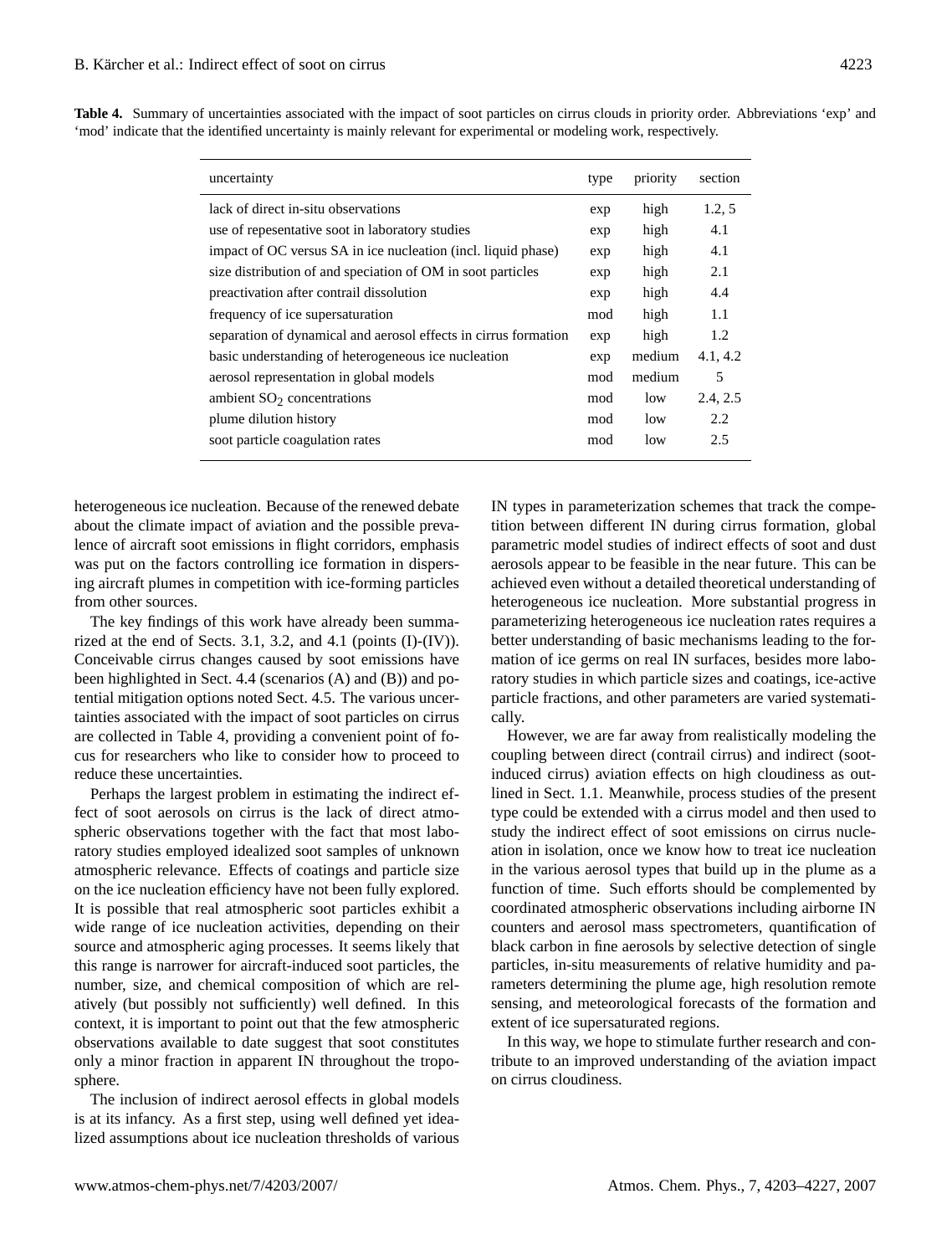## **Notation**

| FSC | fuel sulfur content                                   |
|-----|-------------------------------------------------------|
| IN  | heterogeneous ice nuclei                              |
| BС  | black carbon                                          |
| OС  | particulate organic carbon                            |
| OМ  | particulate organic matter                            |
| SА  | particulate sulfuric acid                             |
| W   | particulate water                                     |
| V   | emitted volatile particles                            |
| N   | emitted nonvolatile particles                         |
| A   | entrained background (ambient) particles              |
| VN  | coagulated particles resulting from $V+N$             |
| VA  | coagulated particles resulting from $V+A$             |
| NA  | coagulated particles resulting from $N+A$             |
| МX  | coagulated particles resulting from $V+NA$ , $N+VA$ , |
|     | A+VN, VN+VA, VA+NA, NA+VN                             |
| WIN | wintertime background aerosol                         |
| SUM | summertime background aerosol                         |
| NUC | background aerosol after new particle formation       |

ACC background aerosol prior to cloud formation

*Acknowledgements.* This work contributes to the DLR/HGFproject PAZI-2, the HGF Virtual Institute ACI, and the EU-project SCOUT-O3. It was motivated by discussions during the joint SPARC/IGAC workshop on processes governing the chemical composition of the extratropical tropopause region held in Mainz, Germany, in 2005. Two of us (F. Yu and B. Kärcher) took advantage of summarizing recent scientific developments concerning the climate impact of aviation during a joint NASA/FAA workshop held in Boston, MA, USA, in 2006. We (S. Pechtl and B. Kärcher) thank M. Jacobson for providing us with his generic coagulation solver COAGBOX, which we modified for our purpose. We are grateful to U. Burkhardt, J. Hendricks, U. Schumann and the anonymous referees for valuable comments on this work and to H. Mannstein for useful discussions.

Edited by: T. Koop

## **References**

- <span id="page-21-16"></span>Abbatt, J. P. D., Benz, S., Cziczo, D. J., Kanji, Z., Lohmann, U., and Möhler, O.: Solid ammonium sulfate aerosols as ice nuclei: A Pathway for cirrus cloud formation, Science, 313, 5794, 1770– 1773, 2006.
- <span id="page-21-3"></span>Ackerman, S., Toon, O. B., Stevens, D. E., Heymsfield, A. J., Ramanathan, V., and Welton, E. J.: Reduction of tropical cloudiness, Science, 288, 1042–1047, 2000.
- <span id="page-21-6"></span>Anderson, B. E., Cofer, W. R., Crawford, J., Gregory, G. L., Vay, S. A., Brunke, K. E., Kondo, Y., Koike, M., Schlager, H., Baughcum, S. L., Jensen, E., Zhao, Y., and Kita, K.: An assessment of aircraft as a source of particles to the upper troposphere, Geophys. Res. Lett., 26, 3069–3072, 1999.
- <span id="page-21-12"></span>Archeluta, C. M., DeMott, P. J., and Kreidenweis, S. M.: Ice nucleation by surrogates for atmospheric mineral dust and mineral dust/sulfate particles at cirrus temperatures, Atmos. Chem. Phys.,

5, 2617–2634, 2005,

[http://www.atmos-chem-phys.net/5/2617/2005/.](http://www.atmos-chem-phys.net/5/2617/2005/)

- <span id="page-21-2"></span>Baumgardner, D., Kok, G., and Raga, G.: Warming of the Arctic lower stratosphere by light absorbing particles, Geophys. Res. Lett., 31, L06117, doi:10.1029/2003GL018883, 2004.
- <span id="page-21-17"></span>Beaver, M. R., Elrod, M. J., Garland, R. M., and Tolbert, M. A.: Ice nucleation in sulfuric acid/organic aerosols: Implications for cirrus cloud formation, Atmos. Chem. Phys., 6, 3231–3242, 2006, [http://www.atmos-chem-phys.net/6/3231/2006/.](http://www.atmos-chem-phys.net/6/3231/2006/)
- <span id="page-21-0"></span>Blake, D. F. and Kato, K.: Latitudinal distribution of black carbon soot in the upper troposphere and lower stratosphere, J. Geophys. Res., 100, 7195–7202, 1995.
- <span id="page-21-9"></span>Buck, A.L.: New equations for computing vapor pressures and enhancement factor, J. Appl. Meteorol., 20, 1527–1532, 1981.
- <span id="page-21-4"></span>Cantrell, W. and Heymsfield, A. J.: Production of ice in tropospheric clouds – a review, Bull. Amer. Meteorol. Soc., 86, 795– 807, 2005.
- <span id="page-21-13"></span>Chen, Y., Kreidenweis, S. M., McInnes, L. M., Rogers, D. C., and DeMott, P. J.: Single particle analysis of ice nucleation aerosols in the upper troposphere and lower stratosphere, Geophys. Res. Lett., 25, 1391–1394, 1998.
- <span id="page-21-15"></span>Cziczo, D. J., Murphy, D. M., Hudson, P. K., and Thomson, D. S.: Single particle measurements of the composition of cirrus ice residues during CRYSTAL-FACE, J. Geophys. Res., 109, D04201, doi:10.1029/2004JD004032, 2004.
- <span id="page-21-1"></span>Clarke, A. D., Shinozuka, Y., Kapustin, V. N., Howell, S., Huebert, B., Doherty, S., Anderson, T., Covert, D., Anderson, J., Hua, X., Moore II, K. G., McNaughton, C., Carmichael, G., and Weber, R.: Size distributions and mixtures of dust and black carbon aerosol in Asian outflow: Physiochemistry and optical properties, J. Geophys. Res., 109, D15S09, doi:10.1029/2003JD004378, 2004.
- <span id="page-21-18"></span>Chylek, P., Dubey, M. K., Lohmann, U., Ramanathan, V., Kaufman, Y. J., Lesins, G., Hudson, J., Altmann, G., and Olsen, S.: Aerosol indirect effect over the Indian Ocean, Geophys. Res. Lett., 33, L06806, doi:10.1029/2005GL025397, 2006.
- <span id="page-21-7"></span>Danilin, M. Y., Fahey, D. W., Schumann, U., Prather, M. J., Penner, J. E., Ko, M. K. W., Weisenstein, D. K., Jackman, C. H., Pitari, G., Köhler, I., Sausen, R., Weaver, C. J., Douglass, A. R., Connell, P. S., Kinnison, D. E., Dentener, F. J., Fleming, E. L., Berntsen, T. K., Isaksen, I. S. A., Haywood, J. M., and Kärcher, B.: Aviation fuel tracer simulations: Model intercomparison and implications, Geophys. Res. Lett., 25, 3947–3950, 1998.
- <span id="page-21-10"></span>DeMott, P. J.: An exploratory study of ice nucleation by soot aerosols, J. Appl. Meteorol., 29, 1072–1079, 1990.
- <span id="page-21-5"></span>DeMott, P. J., Rogers, D. C., and Kreidenweis, S. M.: The susceptibility of ice formation in upper tropospheric clouds to insoluble aerosol components, J. Geophys. Res., 102, 19 575–19 584, 1997.
- <span id="page-21-8"></span>DeMott, P. J., Chen, Y., Kreidenweis, S. M., Rogers, D. C., and Sherman, D. E.: Ice formation by black carbon particles, Geophys. Res. Lett., 26, 2429–2432, 1999.
- <span id="page-21-14"></span>DeMott, P. J., Cziczo, D. J., Prenni, A. J., Murphy, D. M., Kreidenweis, S. M., Thomson, D. S., Borys, R., and Rogers, D. C.: Measurements of the concentration abd composition of nuclei for cirrus formation, Proc. Natl. Acad. Sci., 100, 14 655–14 660, 2003.
- <span id="page-21-11"></span>Diehl, K. and Mitra, S. K.: A laboratory study of the effects of a kerosene burner exhaust on ice nucleation and the evaporation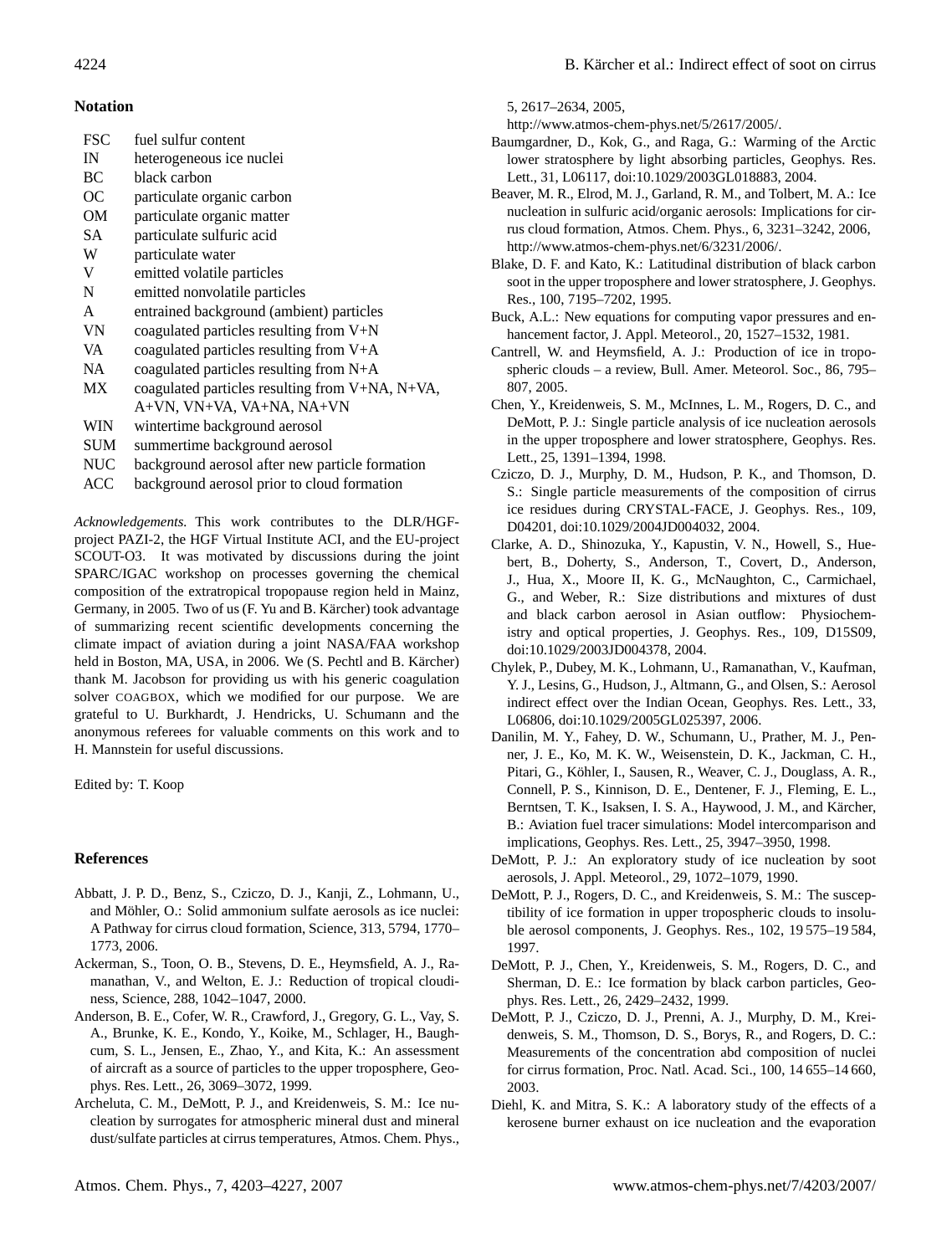rate of ice crystals, Atmos. Environ., 32, 3145–3151, 1998.

- <span id="page-22-23"></span>Dymarska, M., Murray, B. J., Sun, L., Eastwood, M. L., Knopf, D. A., and Bertram, A. K.: Deposition ice nucleation on soot at temperatures relevant for the lower troposphere, J. Geophys. Res., 111, D04204, doi:10.1029/2005JD006627, 2006.
- <span id="page-22-19"></span>Fahey, D. W., Keim, E. R., Boering, K. A., Brock, C. A., Wilson, J. C., Jonsson, H. H., Anthony, S., Hanisco, T. F., Wennberg, P. O., Miake-Lye, R. C., Salawitch, R. J., Louisnard, N., Woodbridge, E. L., Gao, R. S., Donnelly, S. G., Wamsley, R. C., Del-Negro, L. A., Solomon, S., Danube, B. C., Wofsy, S. C., Webster, C.R., May, R. D., Kelly, K. K., Loewenstein, M., Podolske, J. R., and Chan, K. R.: Emission measurements of the Concorde supersonic aircraft in the lower stratosphere, Science, 270, 70–74, 1995.
- <span id="page-22-16"></span>Gerz, Th., Dürbeck, T., and Konopka, P.: Transport and effective diffusion of aircraft emissions, J. Geophys. Res., 103, 25 905– 25 914, 1998.
- <span id="page-22-32"></span>Gierens, K.: On the transition between heterogeneous and homogeneous freezing, Atmos. Chem. Phys., 3, 437–446, 2003, [http://www.atmos-chem-phys.net/3/437/2003/.](http://www.atmos-chem-phys.net/3/437/2003/)
- <span id="page-22-25"></span>Gorbunov, B., Baklanov, A., Kakutkina, N., Windsor, H. L., and Tuomi, R.: Ice nucleation on soot particles, J. Aerosol Sci., 32, 199–215, 2001.
- <span id="page-22-31"></span>Haag, W., Kärcher, B., Ström, J., Minikin, A., Ovarlez, J., Lohmann, U., and Stohl, A.: Freezing thresholds and cirrus cloud formation mechanisms inferred from in situ measurements of relative humidity, Atmos. Chem. Phys., 3, 1791–1806, 2003a.
- <span id="page-22-29"></span>Haag, W., Kärcher, B., Schaefers, S., Stetzer, O., Möhler, O., Schurath, U., Krämer, M., and Schiller, C.: Numerical simulations of homogeneous freezing processes in the aerosol chamber AIDA, Atmos. Chem. Phys., 3, 195–210, 2003b.
- <span id="page-22-33"></span>Haag, W. and Kärcher, B.: The impact of aerosols and gravity waves on cirrus clouds at midlatitudes, J. Geophys. Res., 109, D12202, doi:10.1029/2004JD004579, 2004.
- <span id="page-22-18"></span>Hagen, D. E., Trueblood, M. B., and Podzimek, J.: Combustion aerosol scavenging, Atmos. Environ., 25A, 2581–2586, 1991.
- <span id="page-22-1"></span>Hansen, J. and Nazarenko, L.: Soot climate forcing via snow and ice albedo, Proc. Natl. Acad. Sci., 100, 423–428, 2004.
- <span id="page-22-28"></span>Heintzenberg, J., Okada, K., and Ström, J.: On the composition of non-volatile material in upper tropospheric aerosols and cirrus crystals, Atmos. Res., 41, 81–88, 1996.
- <span id="page-22-3"></span>Hendricks, J., Kärcher, B., Döpelheuer, A., Feichter, J., Lohmann, U., and Baumgardner, D.: Simulating the global black carbon cycle: A revisit to the contribution of aircraft emissions, Atmos. Chem. Phys., 4, 2521–2541, 2004,

[http://www.atmos-chem-phys.net/4/2521/2004/.](http://www.atmos-chem-phys.net/4/2521/2004/)

- <span id="page-22-4"></span>Hendricks, J., Kärcher, B., Lohmann, U., and Ponater, M.: Do aircraft black carbon emissions affect cirrus clouds on the global scale?, Geophys. Res. Lett., 32, L12814, doi:10.1029/2005GL022740, 2005.
- <span id="page-22-30"></span>Hobbs, P. V.: Ice Physics, Clarendon Press, Oxford, UK, 837p., 1974.
- <span id="page-22-15"></span>Hofmann, D. J.: Twenty years of balloon-borne tropospheric aerosol measurements at Laramie, Wyoming, J. Geophys. Res., 98, 12 753–12 766, 1993.
- <span id="page-22-20"></span>Hofmann, D. J., Stone, R. S., Wood, M. E., Deshler, T., and Harris, J. M.: An analysis of 25 years of balloon-borne aerosol data in search of a signature of the subsonic commercial aircraft fleet, Geophys. Res. Lett., 25, 2433–2436, 1998.
- <span id="page-22-26"></span>Hung, H. M., Malinowski, A., and Martin, S. T.: Kinetics of heterogeneous ice nucleation on the surfaces of mineral dust coresinserted into aqueous ammonium sulfate particles, J. Phys. Chem. A, 107, 1296–1306, 2003.
- <span id="page-22-0"></span>Jacobson, M. Z.: Strong radiative heating due to the mixing state of black carbon in atmospheric aerosols, Nature, 409, 695–697, 2001.
- <span id="page-22-17"></span>Jacobson, M. Z.: Analysis of aerosol interactions with numerical techniques for solving coagulation, nucleation, condensation, dissolution, and reversible chemistry among multiple size distributions, J. Geophys. Res., 107, 4366, doi:10.1029/2001JD002044, 2002.
- <span id="page-22-8"></span>Jensen E. J. and Toon, O. B.: The potential impact of soot particles from aircraft exhaust on cirrus clouds, Geophys. Res. Lett., 24, 249–252, 1997.
- <span id="page-22-7"></span>Jensen, E. J., Ackerman, A. S., Stevens, D. E., Toon, O. B., and Minnis, P.: Spreading and growth of contrails in a sheared environment, J. Geophys. Res., 103, 31 557–31 567, 1998.
- <span id="page-22-2"></span>Johnson, B. T., Shine, K. P., and Forster, P. M.: The semi-direct aerosol effect: Impact of absorbing aerosols on marine stratocumulus, Quart. J. Roy. Meteorol. Soc., 130, 1407–1422, 2004.
- <span id="page-22-12"></span>Kärcher, B.: Aviation-produced aerosols and contrails, Surv. Geophys., 20, 113–167, 1999.
- <span id="page-22-9"></span>Kärcher, B.: Contrails: Observations, formation mechanisms, atmospheric impacts, uncertainties, Research Report, Deutsches Zentrum f. Luft- u. Raumfahrt, DLR-Mitt., 2000-01, 47pp, 2000.
- <span id="page-22-13"></span>Kärcher, B. and Meilinger, S. K.: Perturbation of the aerosol layer by aviation-produced aerosols: A Parametrization of plume processes, Geophys. Res. Lett., 25, 4465–4468, 1998.
- <span id="page-22-10"></span>Kärcher, B. and Ström, J.: The roles of dynamical variability and aerosols in cirrus cloud formation, Atmos. Chem. Phys., 3, 823– 838, 2003,

[http://www.atmos-chem-phys.net/3/823/2003/.](http://www.atmos-chem-phys.net/3/823/2003/)

- <span id="page-22-5"></span>Kärcher, B., Peter, Th., and Ottmann, R.: Contrail formation: Homogeneous nucleation of  $H_2SO_4/H_2O$  droplets, Geophys. Res. Lett., 22, 1501–1504, 1995.
- <span id="page-22-6"></span>Kärcher, B., Peter, Th., Biermann, U. M., and Schumann, U.: The initial composition of jet condensation trails, J. Atmos. Sci., 53, 3066–3083, 1996.
- <span id="page-22-14"></span>Kärcher, B., Turco, R. P., Yu, F., Danilin, M. Y., Weisenstein, D. K., Miake-Lye, R. C., and Busen, R.: A unified model for ultrafine aircraft particle emissions, J. Geophys. Res., 105, 29 379–29 386, 2000.
- <span id="page-22-11"></span>Kärcher, B., Hendricks, J., and Lohmann, U.: Physicallybased parameterization of cirrus cloud formation for use in global atmospheric models, J. Geophys. Res., 111, D01205, doi:10.1029/JD006219, 2006.
- <span id="page-22-24"></span>Kanji, Z. A. and Abbatt, J. P. D.: Laboratory studies of ice formation via deposition mode nucleation onto mineral dust and n-hexane soot samples, J. Geophys. Res., 111, D16204, doi:10.1029/2005JD006766, 2006.
- <span id="page-22-21"></span>Kjellström, E., Feichter, J., Sausen, R., and Hein, R.: The contribution of aircraft emissions to the atmospheric sulfur budget, Atmos. Environ., 33, 3455–3465, 1999.
- <span id="page-22-27"></span>Knopf, D. A. and Koop, T.: Heterogeneous nucleation of ice on surrogates of mineral dust, J. Geophys. Res., 111, D12201, doi:10.1029/2005JD006894, 2006.
- <span id="page-22-22"></span>Koop, T., Luo, B. P., Tsias, A., and Peter, Th.: Water activity as the determinant for homogeneous ice nucleation in aqueous so-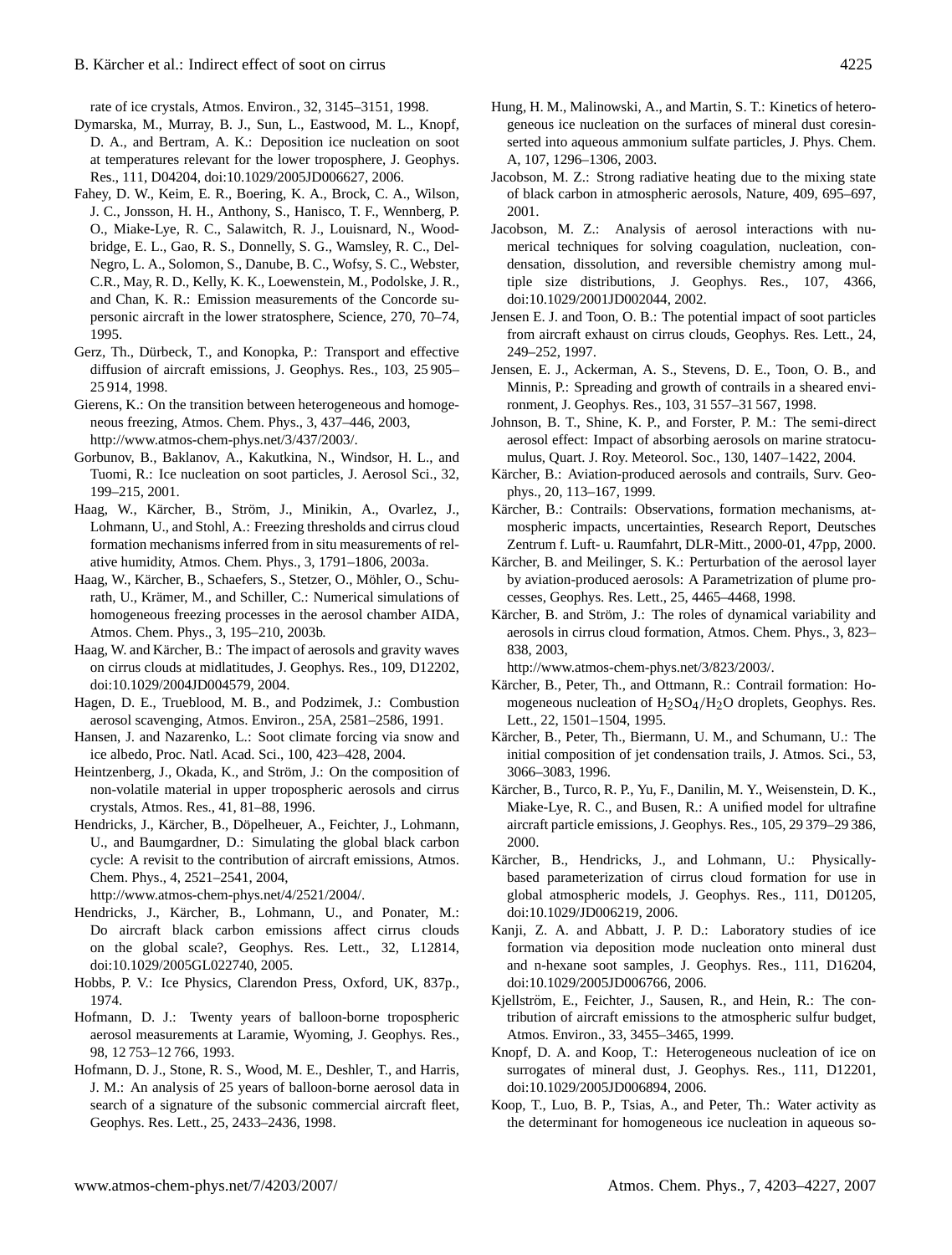lutions, Nature, 406, 611–614, 2000.

- <span id="page-23-12"></span>Law, K., Pan, L., Wernli, H., Fischer, H., Haynes, P., Salawitch, R., Kärcher, B., Prather, M., Doherty S., and Ravishankara, A. R.: Processes governing the chemical composition of the extratropical UTLS, SPARC Newsletter No. 26, 8–19, 2006.
- <span id="page-23-1"></span>Liu, L. and Mishchenko, M. I.: Effects of aggregation on scattering and radiative properties of soot aerosols, J. Geophys. Res., 110, D11211, doi:10.1029/2004JD005649, 2005.
- <span id="page-23-16"></span>Luo, B. P., Carslaw, K. S., Peter, Th., and Clegg, S. L.: Vapour pressures of  $H_2SO_4/HNO_3/HCl/HBr/H_2O$  solutions to low stratospheric temperatures, Geophys. Res. Lett., 22, 247–250, 1995.
- <span id="page-23-8"></span>Marquart, S., Ponater, M., Mager, F., and Sausen, R.: Future development of contrail cover, optical depth, and radiative forcing: Impacts of increasing air traffic and climate change, J. Clim., 16, 2890–2904, 2003.
- <span id="page-23-14"></span>Minikin, A., Petzold, A., Ström, J., Krejci, R., Seifert, M., van Velthoven, P., Schlager, H., and Schumann, U.: Aircraft observations of the upper tropospheric fine particle aerosol in the northern and southern hemispheres at midlatitudes, Geophys. Res. Lett., 30, 1503, doi:10.1029/2002GL016458, 2003.
- <span id="page-23-6"></span>Minnis, P., Schumann, U., Doelling, D. R., Gierens, K., and Fahey, D. W.: Global distribution of contrail radiative forcing, Geophys. Res. Lett., 26, 1853–1856, 1999.
- <span id="page-23-28"></span>Möhler, O., Stetzer, O., Schaefers, S., Linke, C., Schnaiter, M., Tiede, R., Saathoff, H., Krämer, M., Mangold, A., Budz, P., Zink., P., Schreiner, J., Mauersberger, K., Haag, W., Kärcher, B., and Schurath, U.: Experimental investigations of homogeneous freezing of sulphuric acid particles in the aerosol chamber AIDA, Atmos. Chem. Phys., 3, 211–223, 2003,

[http://www.atmos-chem-phys.net/3/211/2003/.](http://www.atmos-chem-phys.net/3/211/2003/)

- <span id="page-23-20"></span>Möhler, O., Büttner, S., Linke, C., Schnaiter, M., Saathoff, H., Stetzer, O., Wagner, R., Krämer, M., Mangold, A., Ebert, V., and Schurath, U.: Effect of sulfuric acid coating on heterogeneous ice nucleation by soot aerosol particles, J. Geophys. Res., 110, D11210, doi:10.1029/2004JD005169, 2005a.
- <span id="page-23-21"></span>Möhler, O., Linke, C., Saathoff, H., Schnaiter, M., Wagner, R., Mangold, A., Krämer, M., and Schurath, U.: Ice nucleation on flame soot aerosol of different organic carbon content, Meteorol. Z., 14, 477–484, 2005b.
- <span id="page-23-25"></span>Möhler, O., Field, P. R., Connolly, P., Benz, S., Saathoff, H., Schnaiter, M., Wagner, R., Cotton, R., Krämer, M., Mangold, A., and Heymsfield, A.: Efficiency of the deposition mode ice nucleation on mineral dust particles, Atmos. Chem. Phys., 6, 3007– 3021, 2006,

[http://www.atmos-chem-phys.net/6/3007/2006/.](http://www.atmos-chem-phys.net/6/3007/2006/)

- <span id="page-23-13"></span>Murphy, D. M., Thomson, D. S., and Mahoney, M. J.: In situ measurements of organics, meteoritic material, mercury, and other elements in aerosols at 5 to 19 kilometers, Science, 282, 1664– 1669, 1998.
- <span id="page-23-22"></span>Murphy, D. M. and Koop, T.: Review of the vapour pressures of ice and supercooled water for atmospheric applications, Quart. J. Roy. Meteorol. Soc., 131, 1539–1565, 2005.
- <span id="page-23-4"></span>Murphy, D. M., Cziczo, D. J., Froyd, K. D., Hudson, P. K., Matthew, B. M., Middlebrook, A. M., Peltier, R. E., Sullivan, A., Thomson, D. S., and Weber, R. J.: Single-particle mass spectrometry of tropospheric aerosol particles, J. Geophys. Res., 111, D23S32, doi:10.1029/2006JD007340, 2006.
- <span id="page-23-5"></span>Murphy, D. M., Cziczo, D. J., Hudson, P. K., and Thomson, D. S.: Carbonaceous material in aerosol particles in the lower strato-

sphere and tropopause region, J. Geophys. Res., 112, D04203, doi:10.1029/2006JD007297, 2007.

- <span id="page-23-15"></span>Novakov, T., Menon, S., Kirchstetter, T. W., Koch, D., and Hansen, J. E.: Aerosol organic carbon to black carbon ratios: Analysis of published data and implications for climate forcing, J. Geophys. Res., 110, D21205, doi:10.1029/2005JD005977, 2005.
- <span id="page-23-10"></span>Petzold, A., Döpelheuer, A., Brock, C. A., and Schröder, F.: In situ observations and model calculations of black carbon emission by aircraft at cruise altitude, J. Geophys. Res., 104, 22 171–22 181, 1999.
- <span id="page-23-7"></span>Ponater, M., Marquart, S., and Sausen, R.: Contrails in a comprehensive global climate model: parameterisation and radiative forcing results, J. Geophys. Res., 107, 4164, doi:10.1029/2001JD000429, 2002.
- <span id="page-23-24"></span>Pruppacher, H. R. and Klett, J. D.: Microphysics of Clouds and Precipitation, Kluwer Acad. Pub., Dordrecht, 976p., 1997.
- <span id="page-23-0"></span>Pueschel, R. F., Blake, D. F., Snetsinger, K. G., Hansen, A. D. A., Verma, S., and Kato, K.: Black carbon (soot) aerosol in the lower stratosphere and upper troposphere, Geophys. Res. Lett., 19, 1659–1662, 1992.
- <span id="page-23-18"></span>Rahmes, T. F., Omar, A. H., and Wuebbles, D. J.: Atmospheric distributions of soot particles by current and future aircraft fleets and resulting radiative forcing of climate, J. Geophys. Res., 103, 31 657–31 667, 1998.
- <span id="page-23-27"></span>Richardson, M. S., DeMott, P. J., Kreidenweis, S. M., Cziczo, D. J., Dunlea, E. J., Jimenez, J. L., Thomson, D. S., Ashbaugh, L. L., Borys, R. D., Westphal, D. L., Casuccio, G. S., and Lersch, T. L.: Measurements of heterogeneous ice nuclei in the western United States in springtime and their relation to aerosol characteristics, J. Geophys. Res., 112, D02209, doi:10.1029/2006JD007500, 2007.
- <span id="page-23-3"></span>Roeckner, E., Stier, P., Feichter, J., Kloster, S., Esch, M., and Fischer-Bruns, I.: Impact of carbonaceous aerosol emissions on regional climate change, Clim. Dyn., 27, 553–571, 2006.
- <span id="page-23-19"></span>Rogers, D. C., DeMott, P. J., and Kreidenweis, S. M.: Measurements of ice nucleating aerosols during SUCCESS, Geophys. Res. Lett., 25, 1383–1386, 1998.
- <span id="page-23-26"></span>Sassen, K., DeMott, P. J., Prospero, J. M., and Poellot, M. R.: Saharan dust storms and indirect aerosol effects on clouds: CRYSTAL-FACE results, Geophys. Res. Lett., 30, 1633, doi:10.1029/2003GL017371, 2003.
- <span id="page-23-23"></span>Sastry, S.: Ins and outs of ice nucleation, Nature, 438, 746–747, 2005.
- <span id="page-23-9"></span>Sausen, R., Isaksen, I., Grewe, V., Hauglustaine, D., Lee, D. S., Myhre, G., Köhler, M. O., Pitari, G., Schumann, U., Stordal, F., and Zerefos, C.: Aviation radiative forcing in 2000: An update of IPCC (1999), Meteorol. Z., 14, 555–561, 2005.
- <span id="page-23-2"></span>Schnaiter, M., Linke, C., Möhler, O., Naumann, K.-H., Saathoff, H., Wagner, R., Schurath, U., and Wehner, B.: Absorption amplification of black carbon internally mixed with secondary organic aerosol, J. Geophys. Res., 110, D19204, doi:10.1029/2005JD006046, 2005.
- <span id="page-23-17"></span>Schröder, F., Brock, C. A., Baumann, R., Petzold, A., Busen, R. Schulte, P., and Fiebig, M.: In situ studies on volatile jet exhaust particle emissions: Impact of fuel sulfur content and environmental conditions on nuclei mode aerosols, J. Geophys. Res., 105, 19 941–19 954, 2000.
- <span id="page-23-11"></span>Schröder, F. P., Kärcher, B., Fiebig, M., and Petzold, A.: Aerosol states in the free troposphere at northern midlatitudes, J. Geo-